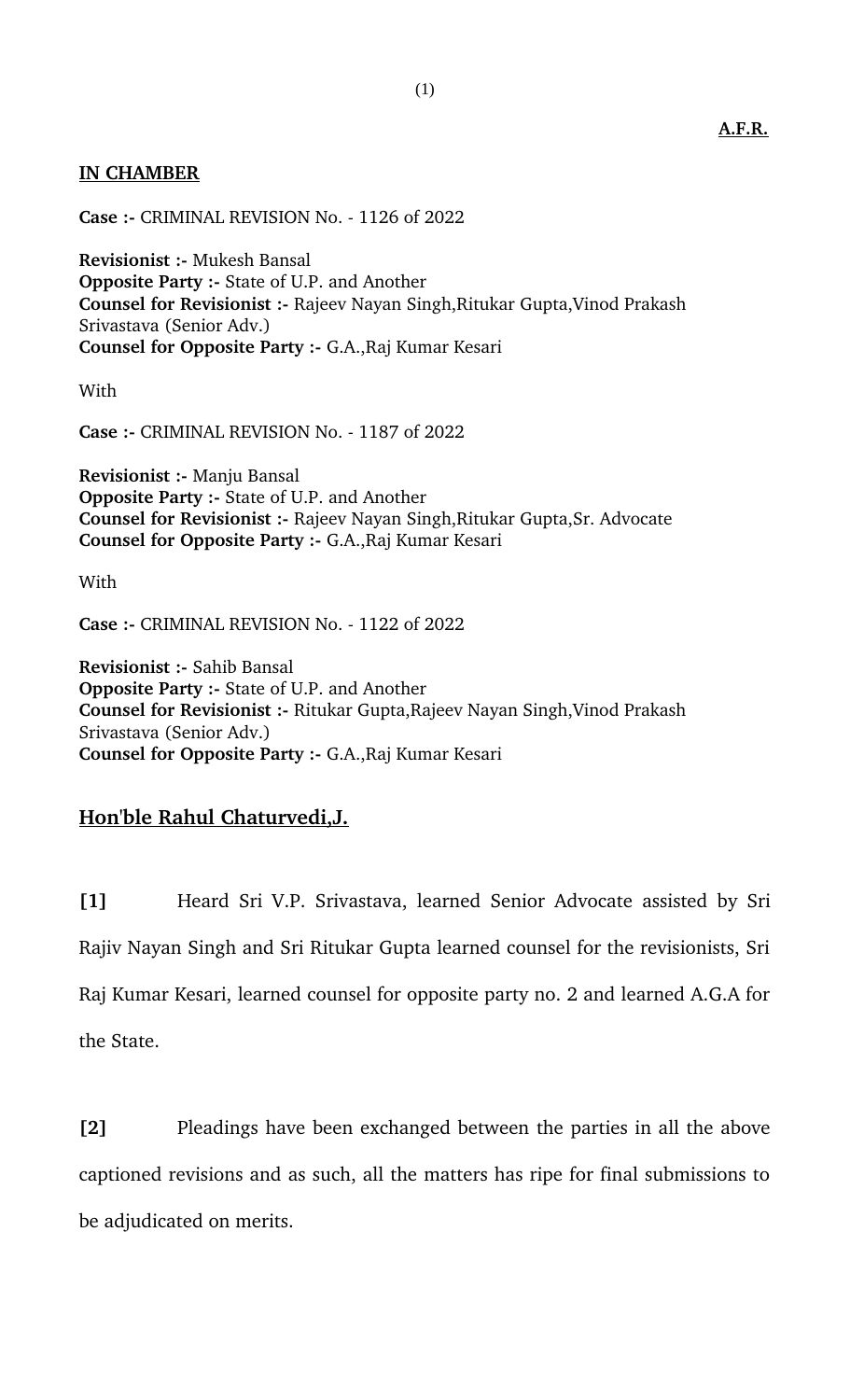**[3]** Coincidentally, all the aforesaid three revisionists, are assailing the legality and validity of the order dated 03.03.2022 through their respective revisions mentioned above whereby learned Additional Sessions Judge (Fast Track Court-I), Hapur, by three different orders of the same date i.e 03.03.2022, have rejected all the discharge applications of the revisionists under section 227 Cr.P.C. in S.T. No. 19 of 2020 (State v. Manju Bansal and others) arising out of Case Crime No. 567 of 2018, under sections 498-A, 504, 506, 307 and 120-B IPC and ¾ of the Dowry Prohibition Act, P.S. Pilakhuwa, District Hapur.

Since, order dated 03.03.2022 has been passed on three different applications in the same Sessions Trial, therefore, for the sake of brevity and convenience, all the aforesaid three revisions are clubbed together and decided by a common judgement by this Court.

## **FACTS OF THE CASE & SUBMISSIONS BY THE COUNSEL FOR THE REVISIONISTS:**

**[4]** As per prevailing practice nowadays in the society mostly in the cases of matrimonial discord, misunderstanding and incompatibility between the married couples, results into ever abhorring FIR. Here too, it seems to be a repetition of the same practice. In the instant case, the FIR was lodged by none other than the wife Ms. Shivangi Bansal herself against her husband as well as her in-laws. From the perusal of the FIR, it is borne out that for the incident of 04.10.2018, the present FIR came into existence on 22.10.2018 lodged at Police Station-Pilkhua, District-Hapur(native place of Ms. Shivani Bansal) against five named accused including husband and his relatives. In addition to above named accused persons, two more namely Chirag Bansal brother-in-law(devar) and Smt. Shipra Jain, married sister-in-law(nanad) were also roped in these offences. From the text of the FIR, following salient factual features of the case are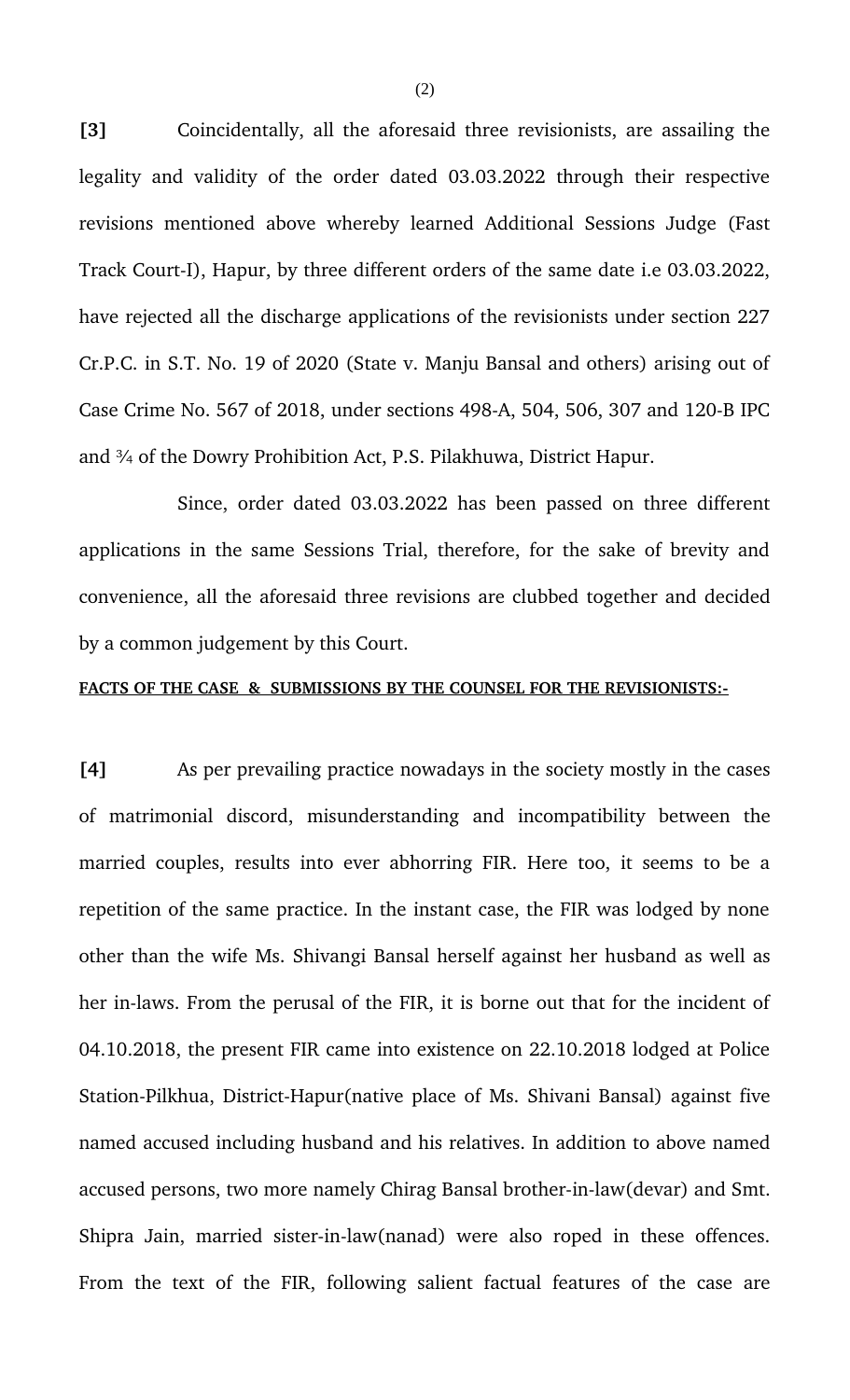apparent :

**[5]** The written complaint signed by the informant Ms. Shivangi Bansal was sent to the office of the Prime Minister, Government of India, Chief Minister, State of U.P., Police Commissioner, New Delhi, D.G.P. Lucknow, Superintendent of Police, Hapur and Circle Officer, Police Station-Pilkhua, District-Hapur with the allegations that opposite party no.2 Ms. Shivangi Bansal was married with Sahib Bansal on 05.12.2015 according to Hindu rites and rituals. It seems that there was a deep rooted misunderstanding, and thorough incompatibility and discord between husband and wife, in fact, both of them were fierce-foe of each other.

**[6]** It is alleged that in the marriage, her parents have spent about Rs.2 crores in the shape of cash, jwellery, clothing, utensils, furniture and other gifts worth Rs.50 lacs. But, all the above named five persons were not happy by the aforesaid dowry and were demanding Rs.20 lacs more as an additional dowry which later on swelled to the figure of Rs.50 lacs. It is alleged that (a) the informant's father-in-law Mukesh Bansal wanted to have sexual favours from opposite party no.2 and not only this, her devar Chirag Bansal also have tried to ravish her physically. (b) The husband-Sahib Bansal used to lock her in the bathroom after taking away her mobile phone. (c) When the informant got pregnant, then they asked some astronomer to predict the sex of 'still born' baby. Then, her mother-in-law and sister-in-law pressurized her to get aborted. On making refusal, all the family members became physical with her. (d) During the stage of pregnancy, her husband tried to establish sexual relationship per-force. Not only this, he tried to have unnatural and oral sex and even, pissed in her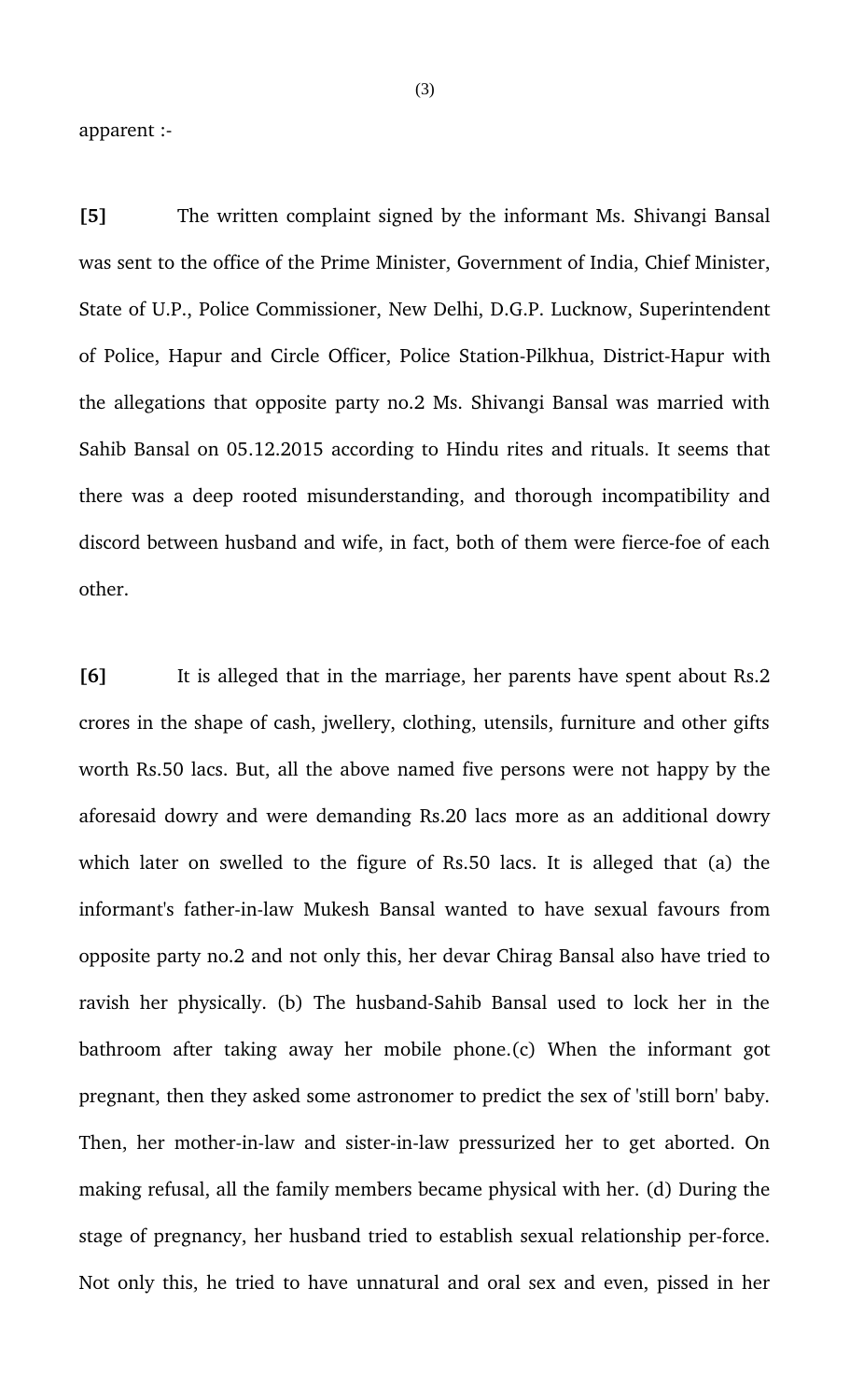mouth. (e) There was constant demand of additional dowry and on refusal by opposite party no.2 to oblige them, she was assaulted brutally by fists and kicks and maltreated and humiliated to its optimum.

[7] On 03.04.2017, Mukesh Bansal, (father-in-law) tried to distance with the warring couple and they shifted to some other rented accommodation, leaving behind the husband & wife to 130, First Floor, Rajdhani Enclave, Pithampura, New Delhi. In the month of September, 2017, when the informant was impregnated for the second time, the family members got her aborted in 2017 itself. On 03.10.2018, there was again demand of additional dowry of Rs.50 lacs and again on refusal, her husband attempted to strangulate her by 'chunni' and to further humiliate her, got her head into the commode of the toilet. On 04.10.2018, she dialed '100' and thereafter, gave written *tehrir* to A.S.P., Women Cell, New Delhi and then, left the company of her husband and returned to her place at Hapur.

**[8]** The story narrated in the FIR is not only abhorring, full of dirt, filth and venomous accusations where the informant fiercely abused her own husband and in-laws by using all the ways and means in the tone, tenor and texture in the extreme manner. The graphic and vivid descriptions of the incident without any shame or hitch of any sort which, speaks out volume of mental condition and amount of venom and poison in the mind of the informant. She without mincing any word, rather exaggerating the incident to manifolds, had vomitted the snide before the Court. Interestingly, general and sweeping allegations have been fastened against all the family members for committing sodomy, attempt to rape and illegal abortion etc. upon all the family members with special focus upon her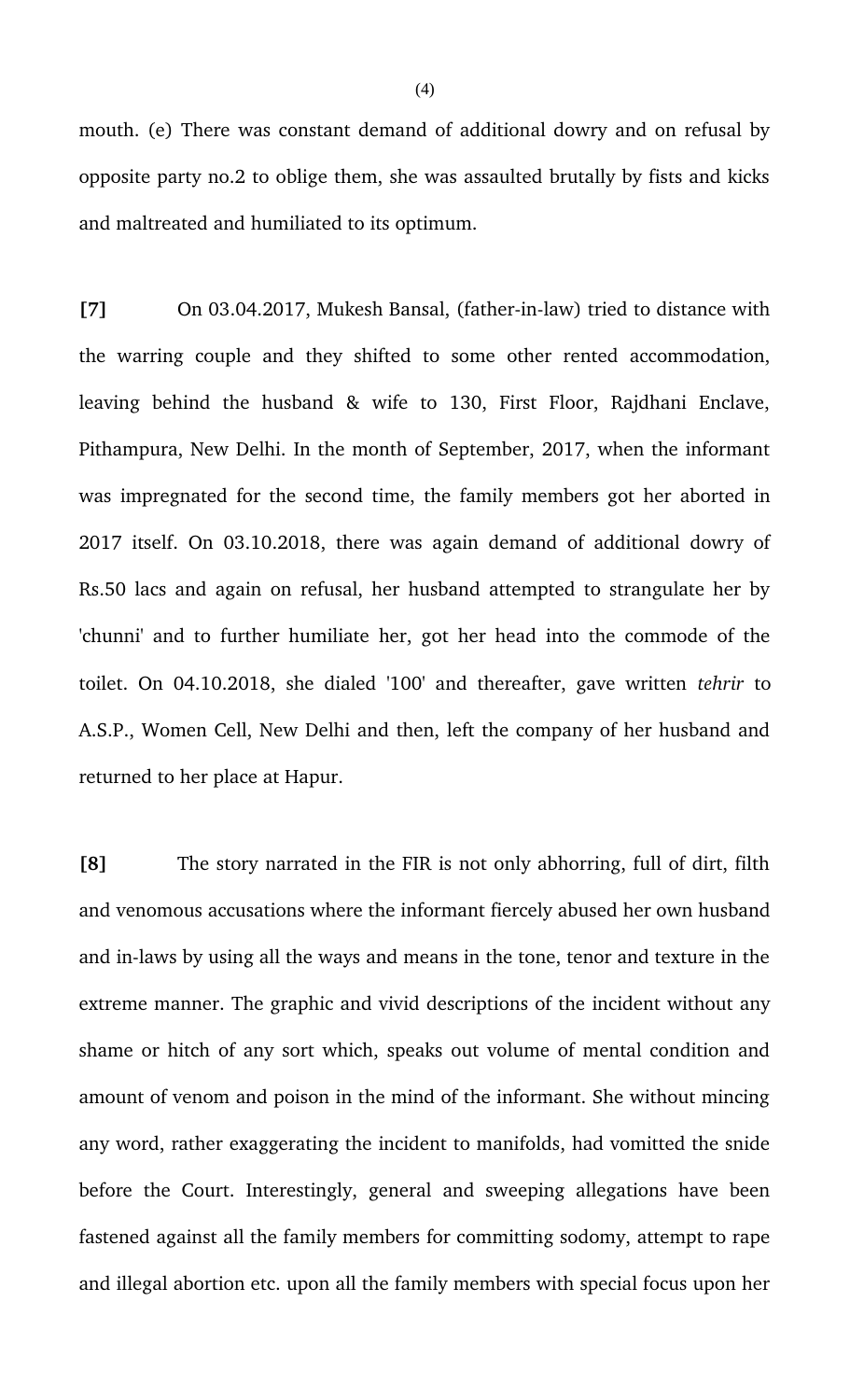husband, Sahib Bansal.

**[9]** As such, it is clear that the couple Sahib Bansal and Shivangi Bansal was married in December, 2015. Parents-in-law of the informant withdrew themselves from the company of their son and daughter-in-law keeping in view the growing acrimony between them and started residing to some other place in a rented accommodation. Thus, in-fact Mukesh Bansal and Smt. Manju Bansal(parent-in-law) remained in the company of warring Sahib Bansal (son) and daughter-in-law Shivangi Bansal, for almost one year and four months only and in order to achieve larger good, they came out silently from the lines of their son and daughter-in-law with hope and trust that bitterness between them would be diluted and the relationship between them would congenial.

**[10]** Learned counsel for the revisionist drew attention of this Court to GD Entry 027-A dated 04.10.2018, a call received by PCR that, in House No. 130 First Floor, Rajdhani Enclave, Peetampura, New Delhi, the husband is beating his wife. On 04.10.2018 at 10.10 P.M. an endorsement was made to the Police personnels, after meeting Ms. Shivangi Bansal, it was disclosed that the informant got married with Sahib Bansal about three years back, who constantly used to tease, beat and assault her for additional dowry. Thereafter, Ms. Shivangi Bansal after collecting her belongings along with her daughter's clothes and toys, proceeded to the house of her father Rajesh Goyal and mother-Sandhya Goyal at Pilkhuwa, Hapur. She has also given a handwritten application, enclosing a photostat copy of her complaint filed in the office of ACP, Women Cell, Rani Bagh, New Delhi and then proceeded to Pilakhuwa, District Hapur. On the same breath, she made similar allegations that her husband made demand for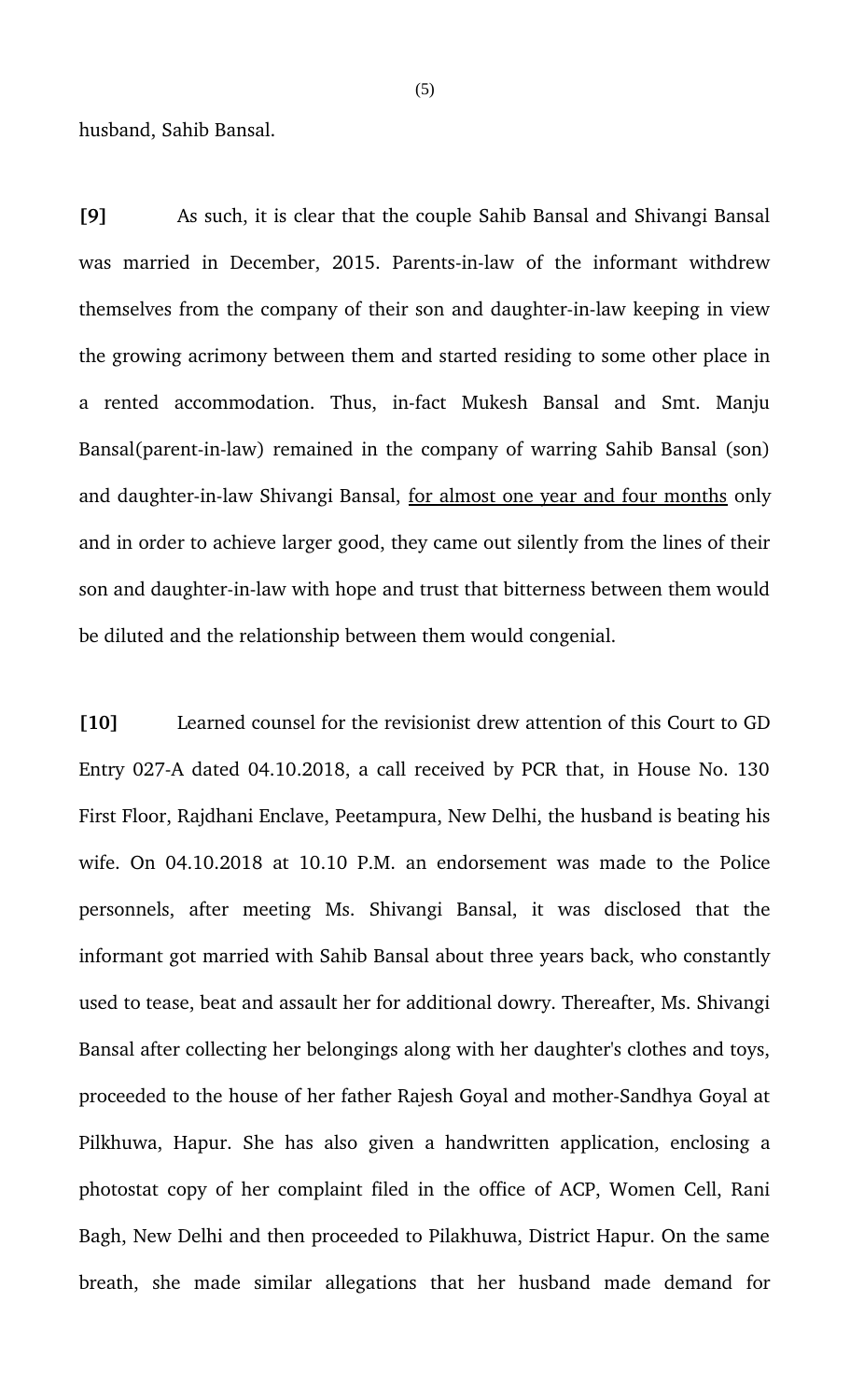additional dowry of Rs. 50 Lacs and sought sexual favours in the shape of anal and oral sex and various other cruel acts of sex. She has also reiterated all the versions of the FIR in this application too. In the same application, she, in no uncertain terms, have stated that *"I do not want to live with him(husband)." "I am not physically hurt." "I am not going for medical examination."* It is crystal clear that despite all allegations of marpeet, she has made a candid statement that she was not physically assaulted, therefore, does not want to undergo any medical examination. On the same date, husband-Sahib Bansal also gave a detailed application with the allegation, exploiting the ugly situation that Shivangi Bansal has demanded Rs.5 crore else she would make the life of Sahib Bansal(husband) and his family members miserable like hell. The detailed application running into five pages is at Page-54 onwards of the affidavit.

[11] Interestingly, by giving application on 04.10.2018 as mentioned above, Shivangi Bansal categorically denying any physical assault upon her by her husband and she does not want to get herself medically examined. On the other hand, she appeared before the police on 22.10.2018 to get herself medically examined in C.H.C. Hapur wherein the doctor in the medical report, has candidly mentioned that she has sustained no injury on her person, annexure-3 to the petition.

However, in the counter affidavit filed by learned counsel for the opposite party no.2 and injury report issued by Bhagwan Mahavir Hospital, Pitampura, New Delhi dated 04.10.2018 at 9:11 pm is annexed whereby, it discloses certain injuries over her persons. It is alleged that these injuries were sustained by her husband who was present at his flat. She has made a complaint to the doctor that she was assaulted by her husband who tried to strangulate her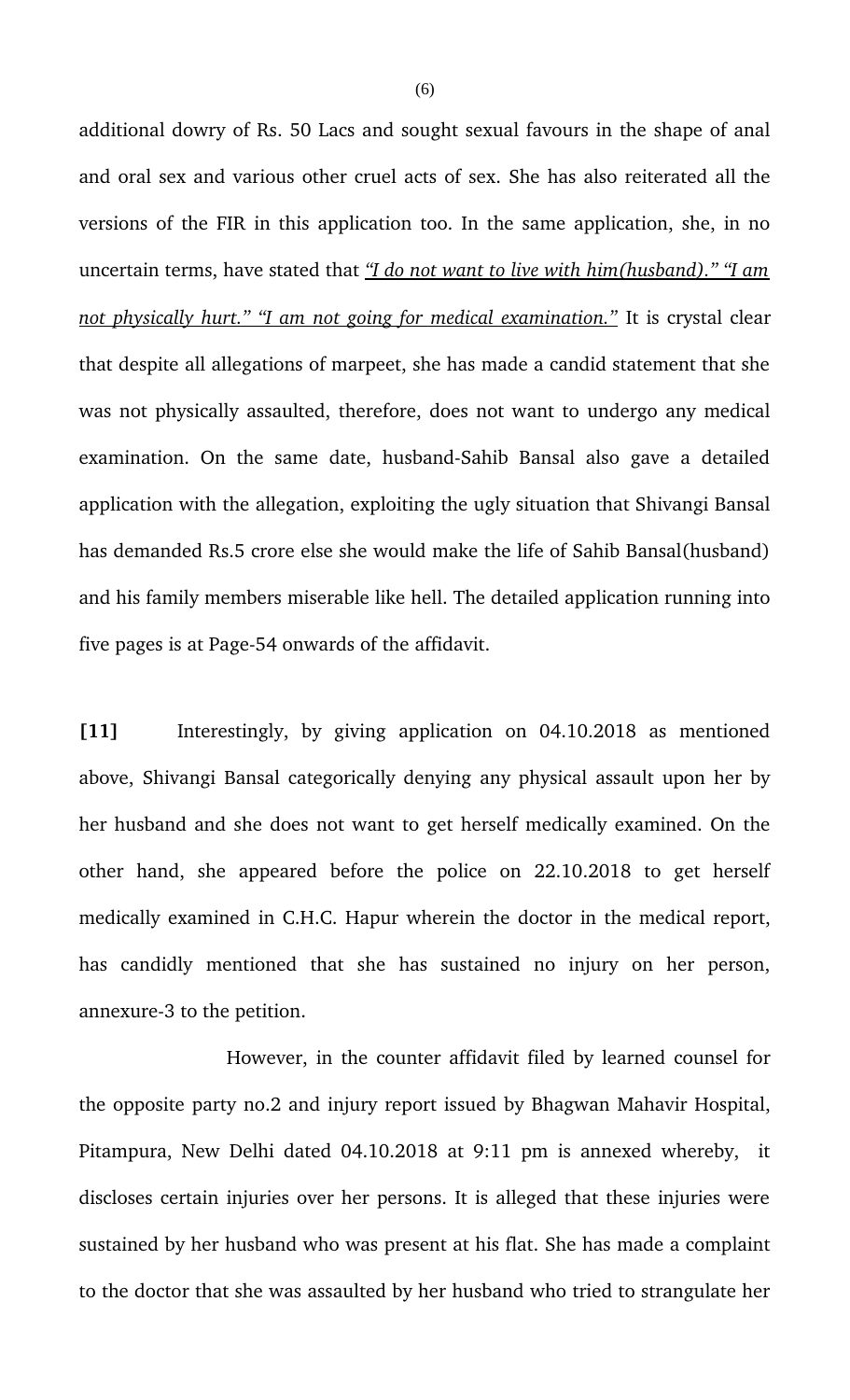and she made a complaint of pain around her neck and also nausea and vomitting. The condition of the patient was conscious and oriented and making a physical investigation, the doctor has opined that there is linear transverse bruise seen over lateral part of the neck. There is small burn sign seen at left forearm and tenderness in the backside. Thus, in totality, it is alleged that the husband had tried to strangulate her by a scarf resulting into a bruise over the neck. Except this, there is no vital injury over her person. Thus, it is quite clear that the instant is a no injury case wherein the informant has sustained a single scratch over her person and so far as strangulating her neck by chunni is concerned, there is sign and mark of struggle over her neck suggestive of the fact that husband has made an effort to gag her neck.

**[12]** The police, after probing the matter in depth, has submitted the charge sheet dropping all the offences, wherein the informant had made wild accusations in the FIR against her husband and his family members. The aforesaid charge sheet has been filed only under sections 498A, 323, 504, 506,  $307$  IPC and  $\frac{3}{4}$  of D.P. Act. Thus, it is explicitly clear that the FIR is nothing but a virtual canard and full of venom where the informant unmindful of the fact to its far-reaching repercussions, pasted all the filth upon revisionist in wild manner but was unable to produce any documentary evidence/proof to substantiate the levelled allegations and thus, all the sections of unnatural/oral sex, forcible abortion have gone to haywire resultantly dropped from charge sheet. Not only this, names of Chirag Bansal and Ms. Shipra Jain finds no place in the charge sheet, so filed by the police.

**[13]** It is also relevant to point out here that under the auspices of Hon'ble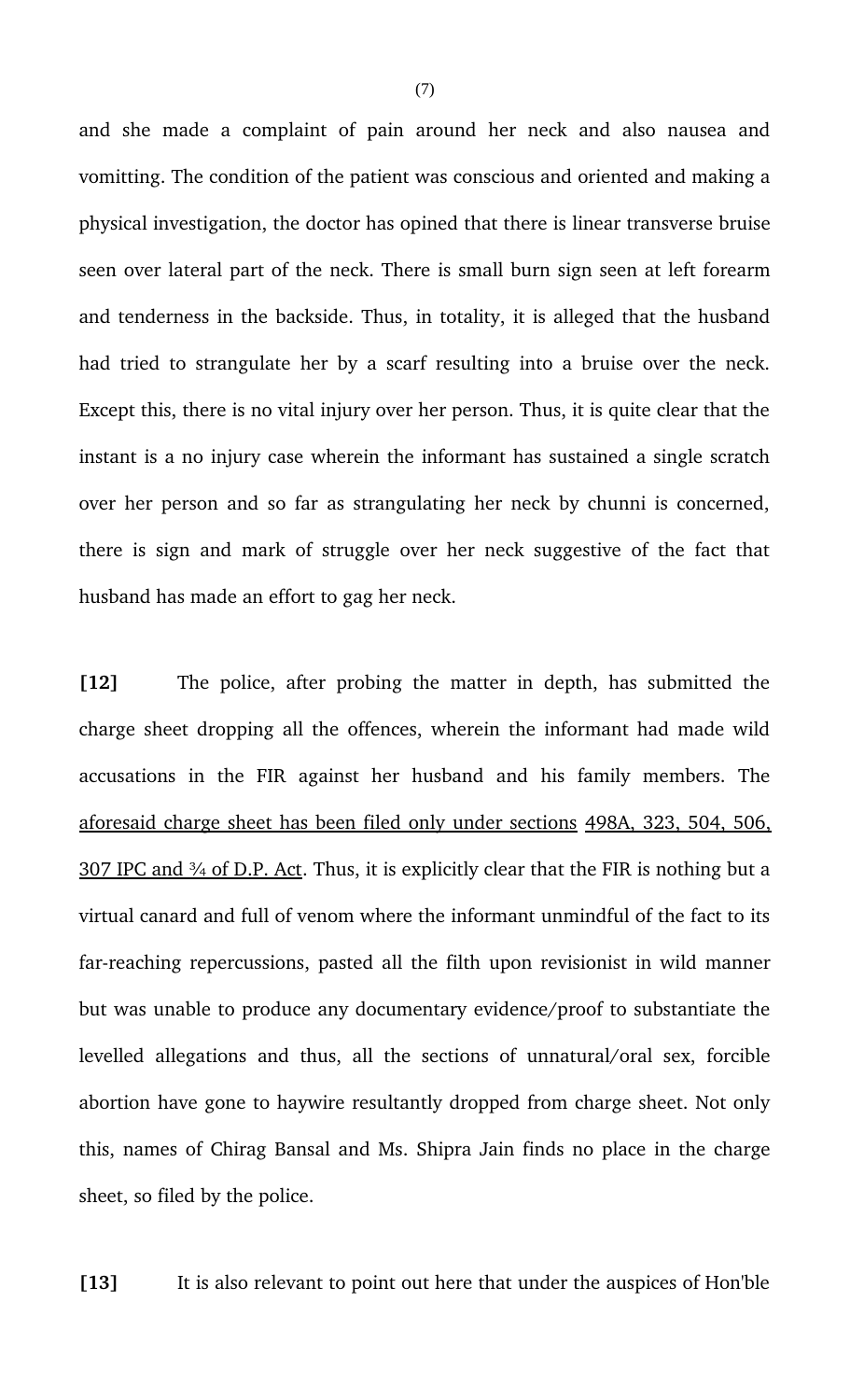the Apex Court and this Court as well, the matter was referred twice for mediation and conciliation proceeding so as to sort out and patch up the matter outside the court in an amicable way. But, unfortunately its ultimate result was a big zero. The parties failed to avail the advantage of the opportunity offered by the Apex Court as well as this Court. Eventually, after getting themselves bailed out from the court concerned, the husband Sahib Bansal, Mukesh Bansal, fatherin-law, and Manju Bansal, mother-in-law moved the different discharge applications and vide order dated 03.03.2020, all the three applications stood dismissed by the learned sessions Judge, Hapur. On this factual backdrop of the case, the present three different revisions have been tabled before this Court by Sahib Bansal(husband), Mukesh Bansal(father-in-law) and Manju Bansal(mother-in-law).

**[14]** This Court has perused the order impugned and the submissions advanced by the respective parties and the grounds taken by the learned counsel for the revisionists, is that the order impugned passed by the court below which was canvassed as an illegal, perverse and without application of judicial mind, besides, it is a misuse of the procedure of the court.

**[15]** It is further urged by learned counsel for the revisionist that so far as Mukesh Bansal and Manju Bansal are concerned, they are parents-in-law of the opposite party no.2, informant who got married in December, 2015 with the son, Sahib Bansal. They remained in the company of the son and daughter-in-law upto 30.04.2017, to be precise 1 year, 4 months and 25 days from the date of marriage. During this, they repeatedly tried to pacify and get the rifts patched up but sensing that situation, heated up from bad to worse, they themselves decided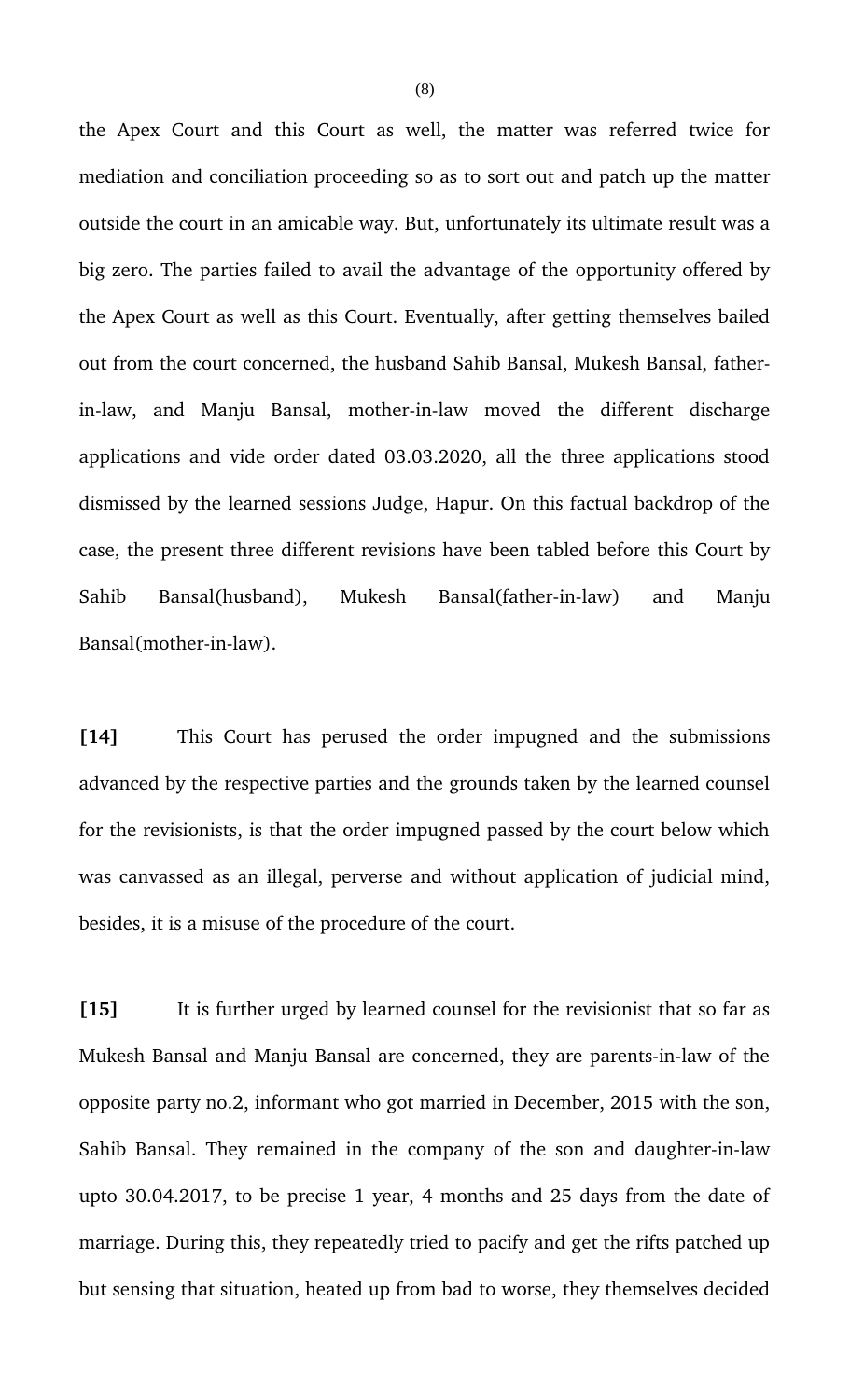to resile from the company of their son and daughter-in-law and started to reside in a distant place i.e. 44, Kapil Vihar, North-west, Delhi, a rented accommodation. Thus, from 30.04.2017, the physical presence of the old and pained couple from the site of the plagued situation on the place of said occurrence is completely cut off. The opposite party no.2 is a furious lady who wants to level the score with her husband as well as in-laws and the tone, texture and tenor of the FIR speaks volume about her mental condition. Her psyche and amount of venom in the mind of the informant goes to show that in order to take revenge from her husband and in-laws, she has gone to any extent, crossing all the limits of decency. On making an inquiry, except one small bruise over her neck, there is no other scratch over her person. The injuries shown may or may not touch the four corners of Section 307 IPC only against her husband who was residing with her at relevant point of time. On top of it, it has been contended by learned counsel for the revisionist that it is true, that there are certain specific allegations against the husband who resides with opposite party no.2 in the same flat and it is just possible that relationship between the husband and wife may be sore but so far as parent-in-law are concerned, they are out of canvass since 30.04.2017. The parent-in-law and other family members are roped in just because they are the parent, brother and sister of the husband-Sahib Bansal.

Lastly, learned counsel for the revisionist has drawn the attention of the Court to the allegations of the FIR whereby it is mentioned that parents of the informant spent Rs.two crores on her marriage and has given gifts worth Rs.50 lacs.

Learned counsel for the revisionist has drawn the attention of the Court to the annexure 3 and 4 of the rejoinder affidavit which are Income Tax Return of the opposite party no.2. The ITR of assessment year of 2014-15 shows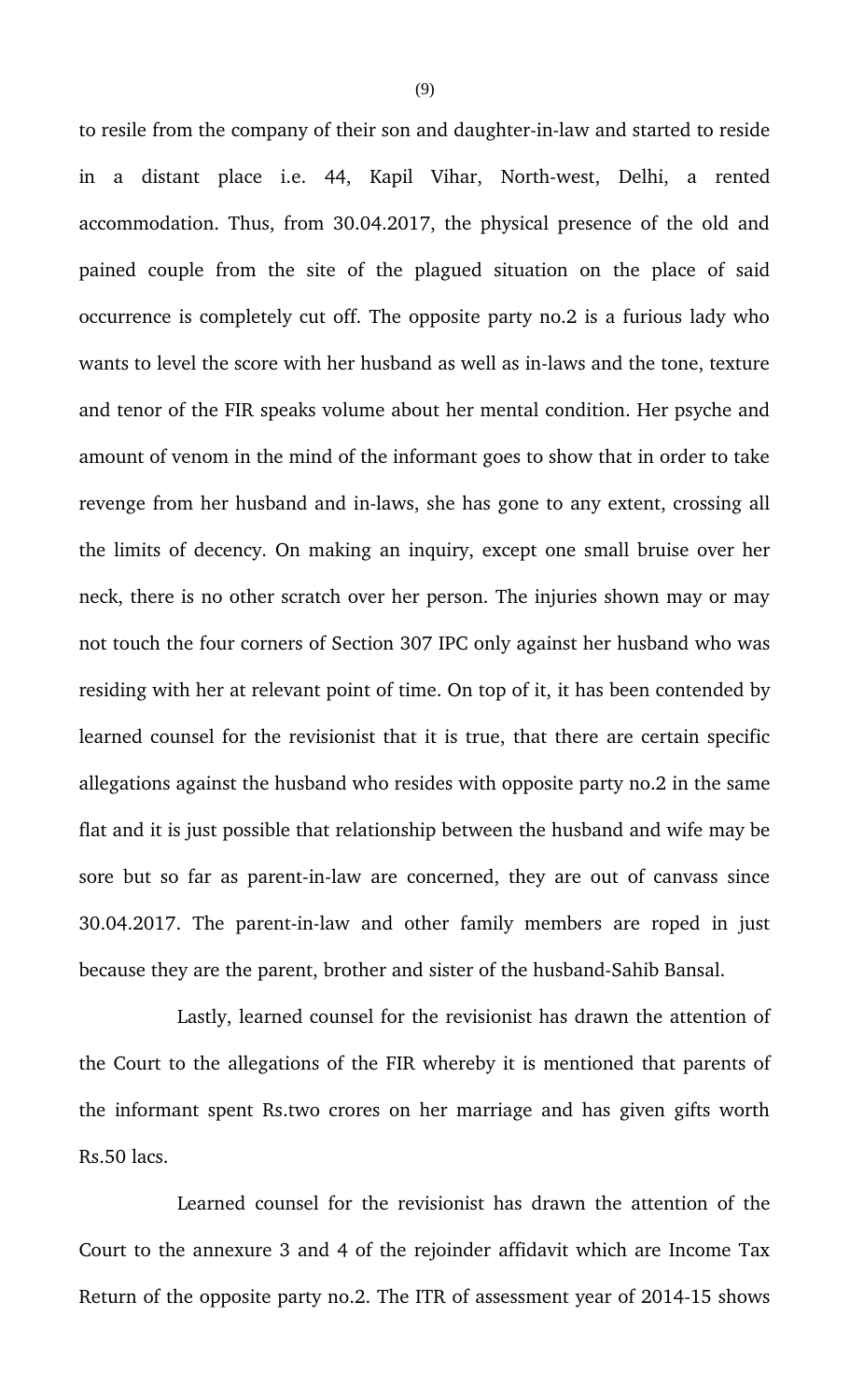that Shivangi Bansal has a gross total income of Rs.2,24,542/ whereas in the year 2015-16, she has shown her gross total income of Rs.2,75,246/- whereas her father's ITR of 2015-16, 2016-17, gross total income is  $Rs.3,53,693/$ - and Rs.5,54,772/ respectively and after having deduction, the total income was Rs.3,85,500/-. Their financial health on which they have given tax, clearly indicates their financial status and to suggest that the amount of Rs.2 crore was spent in the marriage and gifts of Rs.50 lacs were given, is simply cock and bull story. The informant has mentioned astronomical figures without any basis for which she is required to give a reasonable justification. The ITRs of father and daughter indicates that both of them belongs to upper middle-class, a well-to-do businessman.

[16] Thus, in the instant revision, judicial scrutiny of order dated 03.03.2022 passed by the Additional District and Sessions Judge/F.T.C.-I, Hapur is required to be done by this Court.

**[17]** Section 227 of Cr.P.C. has to be read with Section 228 of the Code of Criminal Procedure is indeed precious safe-guard for the defence to have a prebattle protection conferred by the legislation under chapter XVI of Cr.P.C. There is no provision which empowers the Magistrate to discharge the accused. This extra-ordinary power can only be exercised by the trial Court and not by the Magistrate for the offences which are exclusively tried by the Court of Sessions itself. It is settled law that charge sheet constitute prima facie evidence constituting the offence for the proceedings and it is only the learned trial Judge after assessing the material on record and after affording the opportunity of hearing to the contesting parties, framed charges against the accused persons. Prior to this, the avenue has been created by the legislation giving a weapon of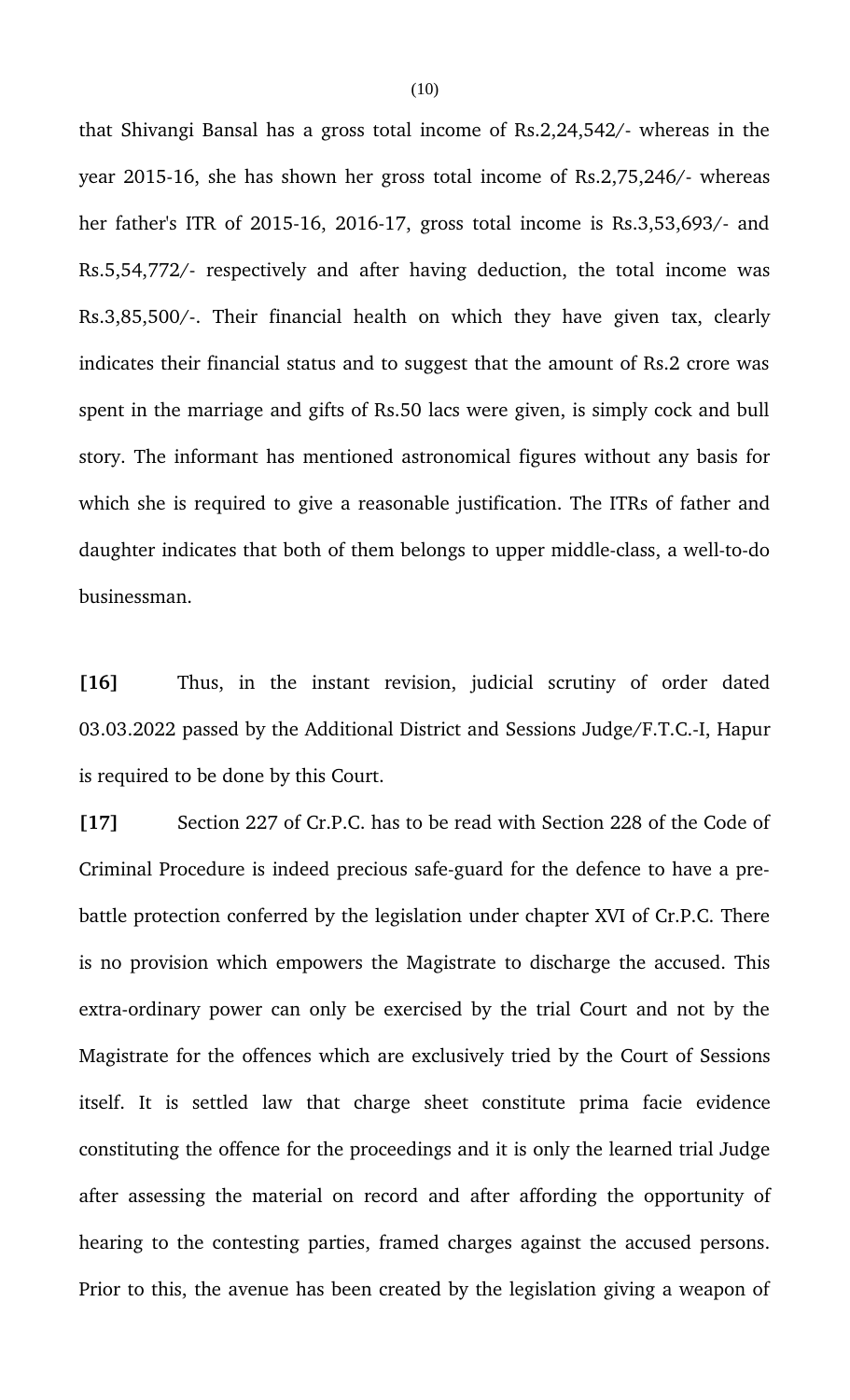discharge in the hands of accused so as to rely upon the material collected by the police during investigation and citing the loopholes and pitfalls in the prosecution story and the material collected by the Investigating Officer of the case during investigation, and after assessing those materials collected during investigation and critically examined them, if the court finds that there is no sufficient or confidence generating material collected in the investigation, the trial court well within its power to discharge the accused and record the reasons for doing so.

In the instant case, except a typical sweeping remark by the informant and her parent that entire family used to harass her for the additional dowry of Rs.20 lacs or Rs.50 lacs ?? Thereafter, the applicant and his son Chirag Bansal used to seek sexual favours from her, putting her head in the commode, pissing in her mouth, all these are nothing but exaggaration and magnifying the incident to thousands fold for obvious reasons and purpose. Learned trial Judge ought to have weighed entire material on record specifically the fact that the Mukesh Bansal and his wife since 30.04.2017 are out of scene and they have got feeble reason or occasion for them to demand additional dowry.

[18] For the purpose of determining that whether there is sufficient ground for proceeding against the accused, the Court assess compartively wider discretion in exercise of which it can determine the question, whether the material on record, if undisputed is such on the basis of which conviction can be of such reasonable possibility. Only the prima facie case is to be seen whether the case is beyond reasonable doubt or not, cannot be assessed at this stage. If the Court comes to the conclusion that the commission of the offence, is probable consequence, prima facie case of framing charge exist then the charges would be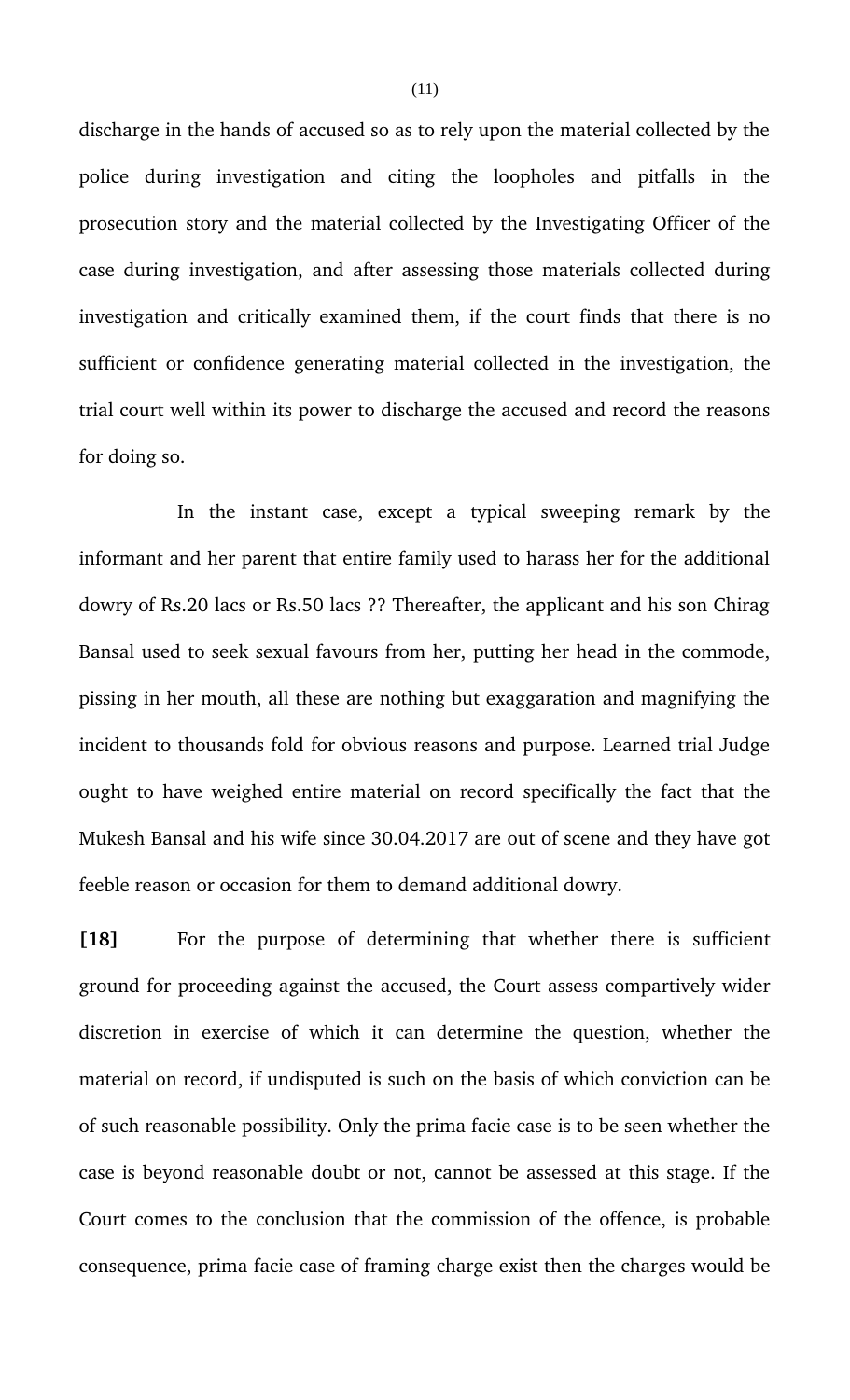framed. At the stage of framing the charge, probative value of materials cannot be gone into. The basic underline idea behind section 227 and 228 Cr.P.C. is to ensure that the court should be satisfied that the accusation made against the accused is not frivolous and fictitious but on the contrary, some material for proceeding against the named accused persons.

**[19]** It would be hazardous to act upon the discrepancies in the material collected during investigation unless they are so apparent and glaring as to adversly affect the credibility of the prosecution case in its totality, without affording the reasonable opportunity to the prosecution to substantiate the allegations. The only prima facie case is to be seen while assessing all the facts and circumstances, materials collected during investigation, strict standard or proof while evaluating the material to ascertain, whether there is prima facie case against the accused or not.

Sri Srivastava, learned Senior Counsel appearing on behalf of the revisionist in order to buttress his submissions, has relied upon the celebrated judgment of Hon'ble the Apex Court in the case of *State of Karnataka Vs. L. Munishwamy and others* reported in *1977 AIR 1489,* paragraph nos.7 and 8 of which are quoted hereinbelow :

> *"The second limb of Mr. Mookerjee's argument is that in any event the High Court could not take upon itself the task of assessing or appreciating the weight of material on the record in order to find whether any charges could be legiti- mately framed against the respondents. So long as there is some material on the record to connect the accused with the crime, says. the learned counsel, the case must go on and the High Court has no jurisdiction. to put a precipitate or premature end to the proceedings on the belief that the prosecution is not likely to succeed. This, in our opinion, is too broad a proposition to accept.*

*-Section 227 of the Code of Criminal Procedure, 2 of 1974, provides that:*

*"If, upon consideration of the record of the case and the documents submitted there- with, and after hearing the submissions of the accused and the prosecution in this be- half, the Judge considers that there is not sufficient ground for proceeding against the accused, he shall discharge the accused and record his reasons for so doing."*

*This section is contained in Chapter XVIII called "Trial Before a Court of Sessions". It is clear from the provi- sion that the Sessions Court has the power to discharge an accused if after perusing the record and hearing the parties he comes to the conclusion, for reasons to*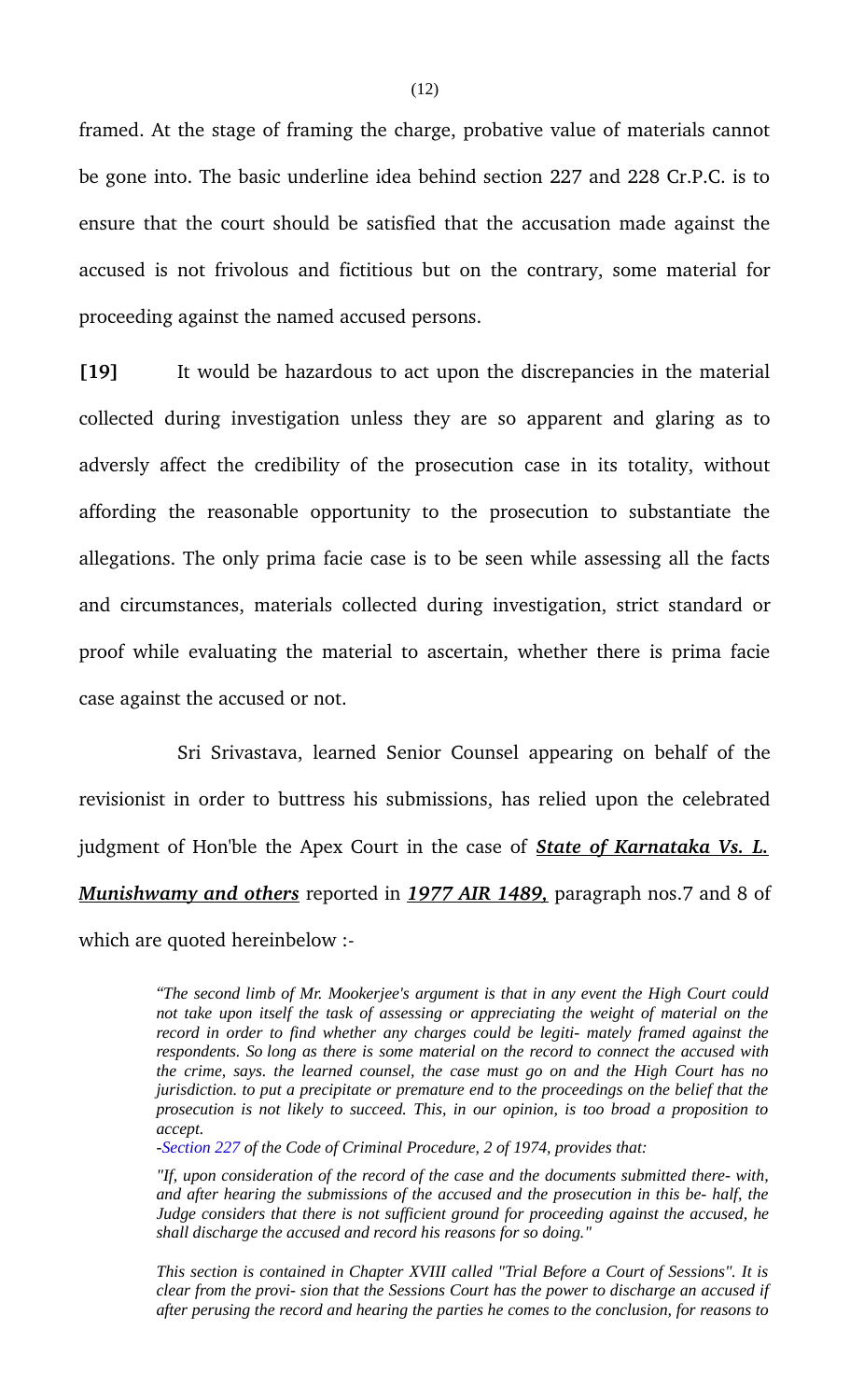*be re- corded, that there is not sufficient ground for proceeding against the accused. The object of the provision which requires the Sessions Judge to record his reasons is to enable the superior court to examine the correctness of the reasons for which the Sessions Judge has held that there is of is not sufficient ground for proceeding against the accused. The High Court therefore is entitled to go into the reasons given by the Sessions Judge in support of his order and to determine for itself whether the order is justified by the facts and circumstances of the case.................................*

*Let us then turn to the facts of the case to see, wheth- er the High Court was justified in holding that the proceed- ings against the respondents ought to be quashed in order to prevent abuse of the process of the court and in order to secure the ends of justice. We asked the State counsel time and again to point out any data or material on the basis of which a reasonable likelihood of the respondents being convicted of any offence in connection with the attempted murder of the complainant could be predicated. A few bits here and a few bits there on which the prosecution proposes to rely are woefully inadequate for connecting the respond- ents with the crime, howsoever, skilfully one may attempt to weave those bits into a presentable whole. There is no material on the record on which any tribunal could reason- ably convict the respondents for any offence connected with the assault on the complainant. It is undisputed that the respondents were nowhere near the scene of offence at the time of the assault. What is alleged against them is, that they had conspired to commit that assault. This, we think, is one of those cases in which a charge of conspiracy is hit upon for the mere reason that evidence of direct involvement of the accused is lacking. we have been taken through the statements recorded by the police during the course of investigation and the other material. The worst that can be said against the respondents on the basis thereof is that they used to meet one another frequently after the dismissal of accused No. 1 and prior to the commission of the assault on the complainant. Why they met, what they said, and whether they held any deliberations at all, are matters on which no witness has said a word. In the circumstances, it would be a sheer waste of public time and money to permit the proceedings to continue against the respondents. The High Court was therefore justified in holding that for meeting the ends of justice the proceedings against the respondents ought to be quashed."*

**[20]** Hammering further, learned Senior Counsel, Sri Srivastava has relied

upon the recent judgment of Hon'ble the Apex Court in the case of *Sanjay*

*Kumar Rai Vs. State of Uttar Pradesh and another* reported in *2021 AIR(SC)*

*2351* in which three Judges Bench of the Court has pointed out and underlined

need of Discharge in the Cr.P.C., paragraph no.16 of which is quoted

hereinbelow :

*"16. Further, it is well settled that the trial court while considering the discharge application is not to act as a mere post office or mouth piece to the prosecution. The Court has to sift through the evidence in order to find out whether there are sufficient grounds to try the suspect. The court has to consider the broad probabilities, total effect of evidence and documents produced and the basic infirmities appearing in the case and so on. [Union of India v. Prafulla Kumar Samal]. Likewise, the Court has sufficient discretion to order further investigation in appropriate cases, if need be. "*

**[21]** In this regard, there are two earlier celebrated judgment of Hon'ble the Apex Court on the issue of Discharge i.e. (i) *Union of India Vs. Prafulla*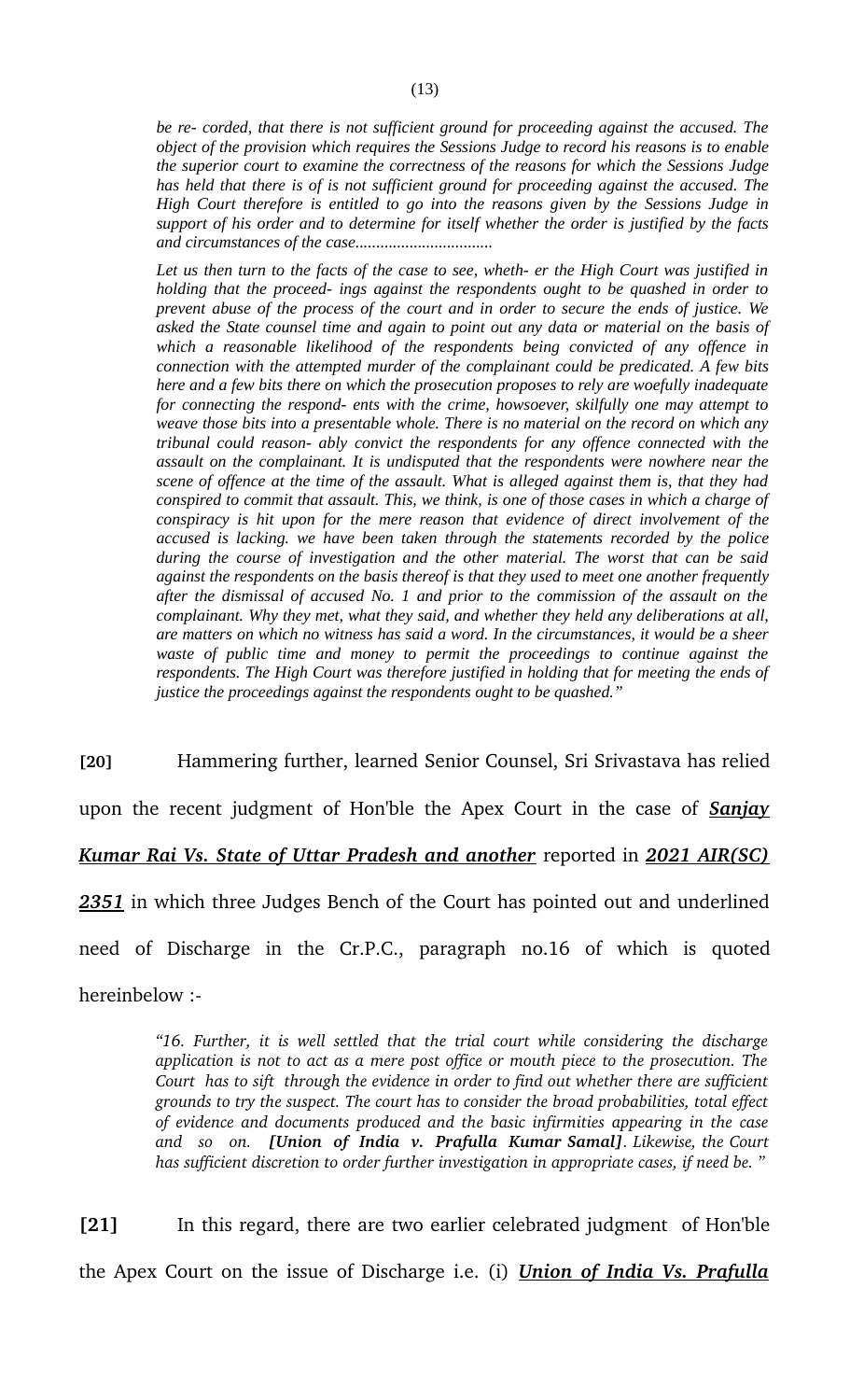*Kumar Samal* reported in *1979 3 SCC 4* ; (ii) *Dilwar Balu Kurane Vs. State of Maharashtra* reported in *(2002) 2 SCC 135.* In *Prafulla Kumar Samal's case*, scope of Section 227 of Cr.P.C. was considered and after adverting to various judgments, the Court has enumerated following principles :

- *(i) The Judge while considering the question of framing the charges under section 227 of the Code has the undoubted powers to sift and weigh the evidence for the limited purpose of finding out whether or not, a prima facie case against the accused has been made out.*
- *(ii)Where the materials placed before the Court disclose "grave suspicion" against the accused which has not been properly explained the Court will be fully justified in framing a charge and proceeding with the trial.*
- *(iii) The test to determine a prima facie case would naturally depend upon the facts of each case and it is difficult to lay down a rule of universal application. By and large, however, if two views are equally possible and the Judge is satisfied that the evidence produced before him while giving rise to some suspicion but not grave suspicion against the accused, he will be fully within his right to discharge the accused.*

**[22]** Similarly, in the case of **Dilawar Balu Kurane (supra)**, the principle enunciated in **Prafull Kumar Samal case** has been reiterated as held that the jurisdiction under section 227 of the Cr.P.C., "Judge which under the present Code, an experience Court, cannot act merely as a postoffice or a mouthpiece of the prosecution but has to consider the broad prababilities of the case, the total impact of the evidence and the documents produced before the court, the basic infirmities appearing in the case and so on. It is however, does not mean that Judge should make a roving inquiry into the pros and cons of the matter and weigh the evidence as if he is conducting a trial. The Court is not required to hold a mini-trial at the state of Discharge.

**[23]** After evaluating the material and various case laws discussed in the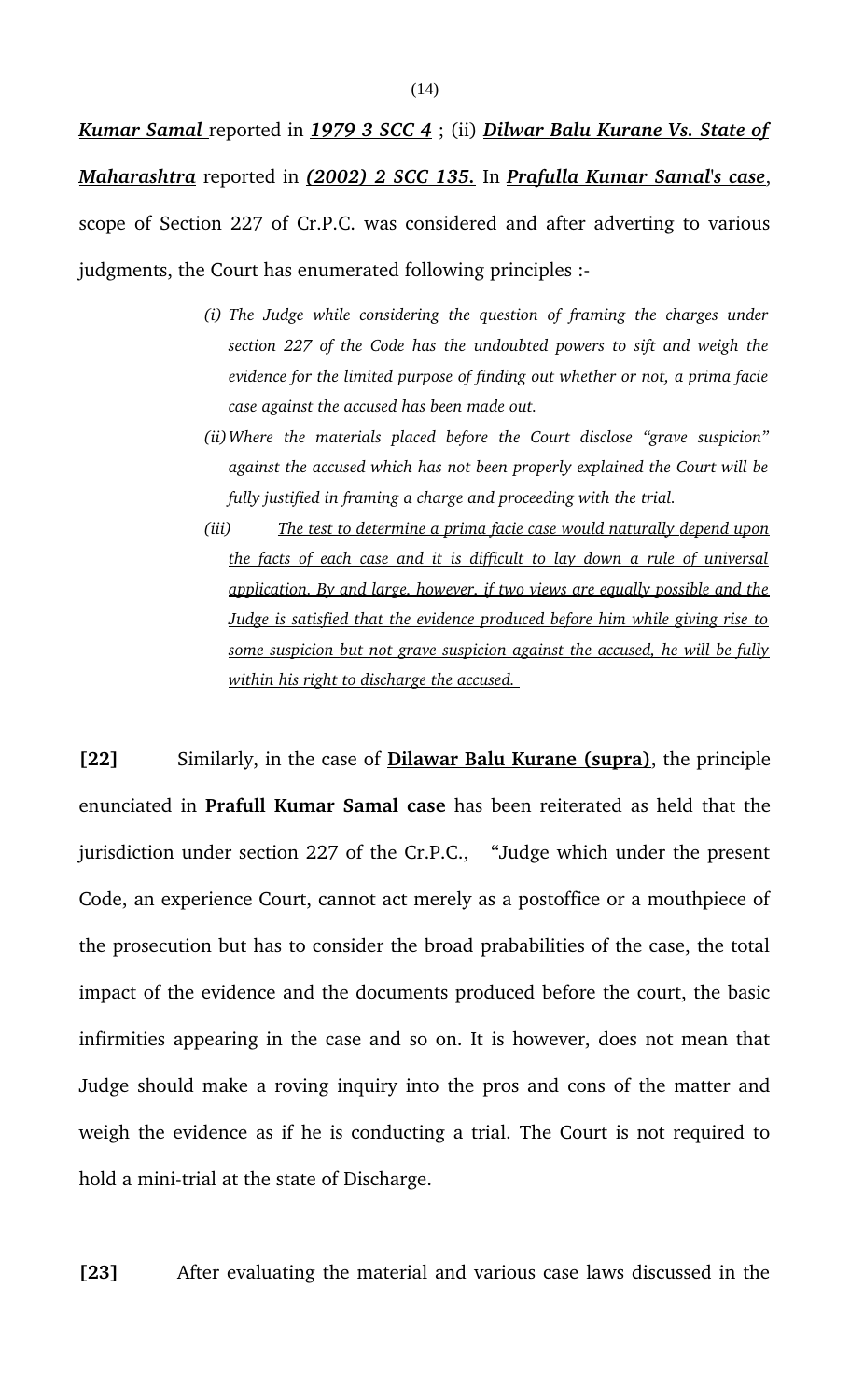judgment of *Sajjan Kumar VS. Central Bureau of Investigation*, reported in

2010 (9) SCC 368 Hon'ble the Apex Court has broadly formulated the

parameters to be exercised while dealing the case under section 227 and 228 of

Cr.P.C. Paragraph no.17 of the aforesaid judgment is quoted as under :

*"17) Exercise of jurisdiction under* Sections 227 *&* 228 *of Cr.P.C.*

*On consideration of the authorities about the scope of* Section 227 *and* 228 *of the Code, the following principles emerge:-*

*(i) The Judge while considering the question of framing the charges under* Section 227 *of the Cr.P.C. has the undoubted power to sift and weigh the evidence for the limited purpose of finding out whether or not a prima facie case against the accused has been made out. The test to determine prima facie case would depend upon the facts of each case.*

*ii) Where the materials placed before the Court disclose grave suspicion against the accused which has not been properly explained, the Court will be fully justified in framing a charge and proceeding with the trial.*

*iii) The Court cannot act merely as a Post Office or a mouthpiece of the prosecution but has to consider the broad probabilities of the case, the total effect of the evidence and the documents produced before the Court, any basic infirmities etc. However, at this stage, there cannot be a roving enquiry into the pros and cons of the matter and weigh the evidence as if he was conducting a trial.*

*iv) If on the basis of the material on record, the Court could form an opinion that the accused might have committed offence, it can frame the charge, though for conviction the conclusion is required to be proved beyond reasonable doubt that the accused has committed the offence.*

*v) At the time of framing of the charges, the probative value of the material on record cannot be gone into but before framing a charge the Court must apply its judicial mind on the material placed on record and must be satisfied that the commission of offence by the accused was possible.*

*vi) At the stage of* Sections 227 *and 228, the Court is required to evaluate the material and documents on record with a view to find out if the facts emerging therefrom taken at their face value discloses the existence of all the ingredients constituting the alleged offence. For this limited purpose, sift the evidence as it cannot be expected even at that initial stage to accept all that the prosecution states as gospel truth even if it is opposed to common sense or the broad probabilities of the case.*

*vii) If two views are possible and one of them gives rise to suspicion only, as distinguished from grave suspicion, the trial Judge will be empowered to discharge the accused and at this stage, he is not to see whether the trial will end in conviction or acquittal."*

Toing the similar lines in recent judgment of *Tarun Ji Tejpal Vs.*

*State of Goa* reported in (2015) 14 SCC 481, same ratio has been reiterated as in the

case of Sajjan Kumar's case(supra).

**[24]** Now, coming to the precise question involved in the present case has to level the omnibus allegations of dowry related harassment of all the family members connected with the husband in recent judgment of Hon'ble the Apex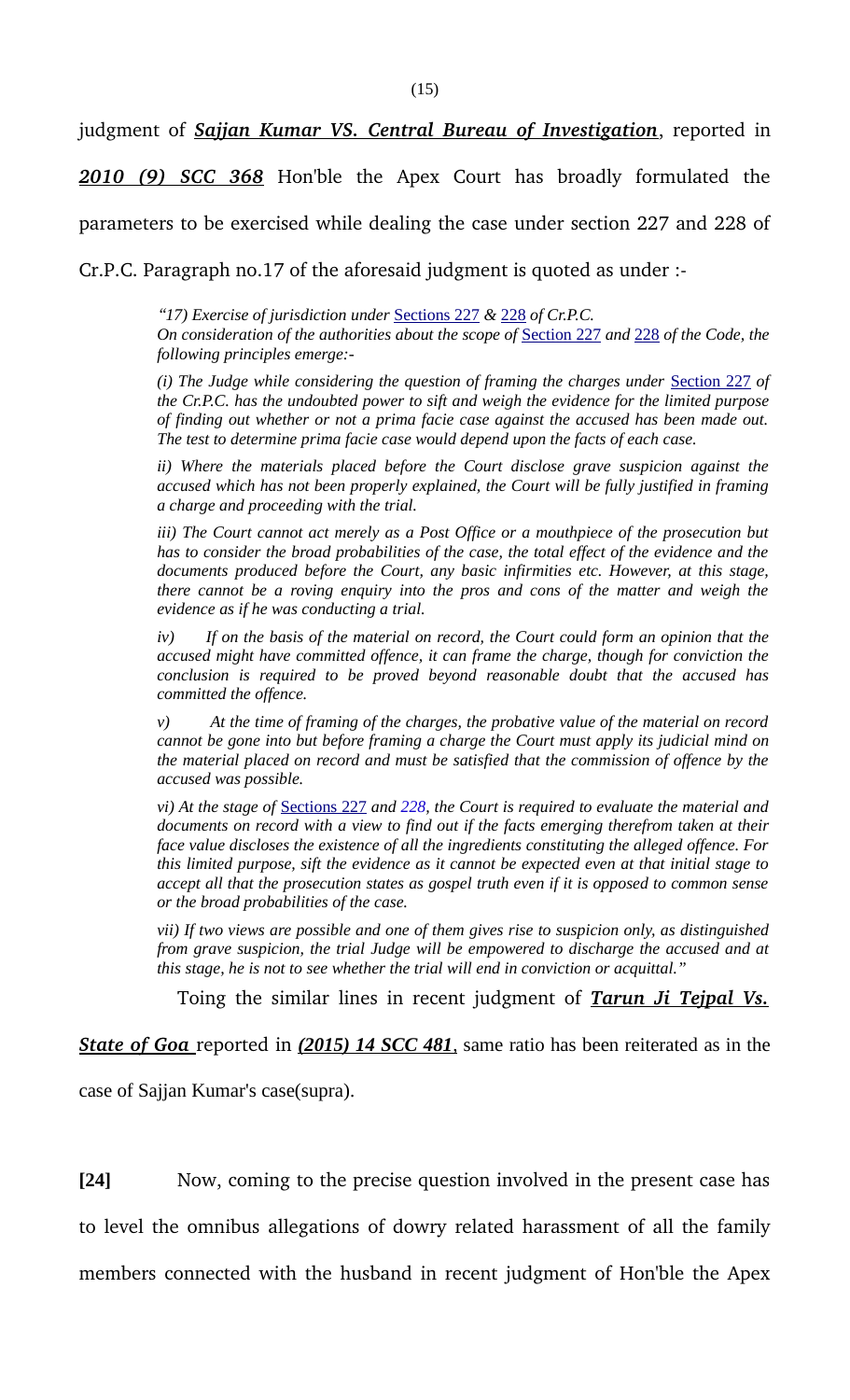Court in the case of *K. Subba Rao Vs. State of Telangana* reported in *2018 (14) SCC 452* , it was observed by Hon'ble the Apex Court that the Court should be extremely careful and vigilant in proceeding against the distant relative of the husband in the crimes pertaining to the dispute even in dowry deaths. All the relatives of the husband should not be roped in on the basis of omnibus allegations unless Specific Instances of the involvement in the crime as alleged and surfaced during investigation with materials certainty. The sweeping and general allegations are very frequent now-a-days and if such people are put to trial on such a casual and omnibus allegations, it would bound to lead the disastreous result and unwarranted hardships to those persons.

In the instant case where her in-laws Mukesh Bansal and Manju Bansal remained in the company of their warring son and daughter-in-law barely for one year and four months and 25 days, left their company on 30.04.2017. Since, thereafter, the affair is between son and the victim alone. In addition to this, in their respective statement under section 161 Cr.P.C., a casual and sweeping allegations were fastened against them also when they are not in position to demand any additional dowry. It was further argued that victim priot to 03.10.2018, has not made a single whisper regarding dowry relatedd harassment and atrocities upon her by her parent-in-law. Then, the court has got no reason to presume that the in-laws were also active participants in extending dowry related harassment from the distance. It is urged by learned counsel for the revisionist that obnoxious allegations are motivated one, driven by a sheer retaliation without any iota of any sanctity to it.

Sri Srivastava, learned Senior Counsel also relied upon the latest judgment of Hon'ble the Apex Court in the case of *Kahkashan Kausar@Sonam*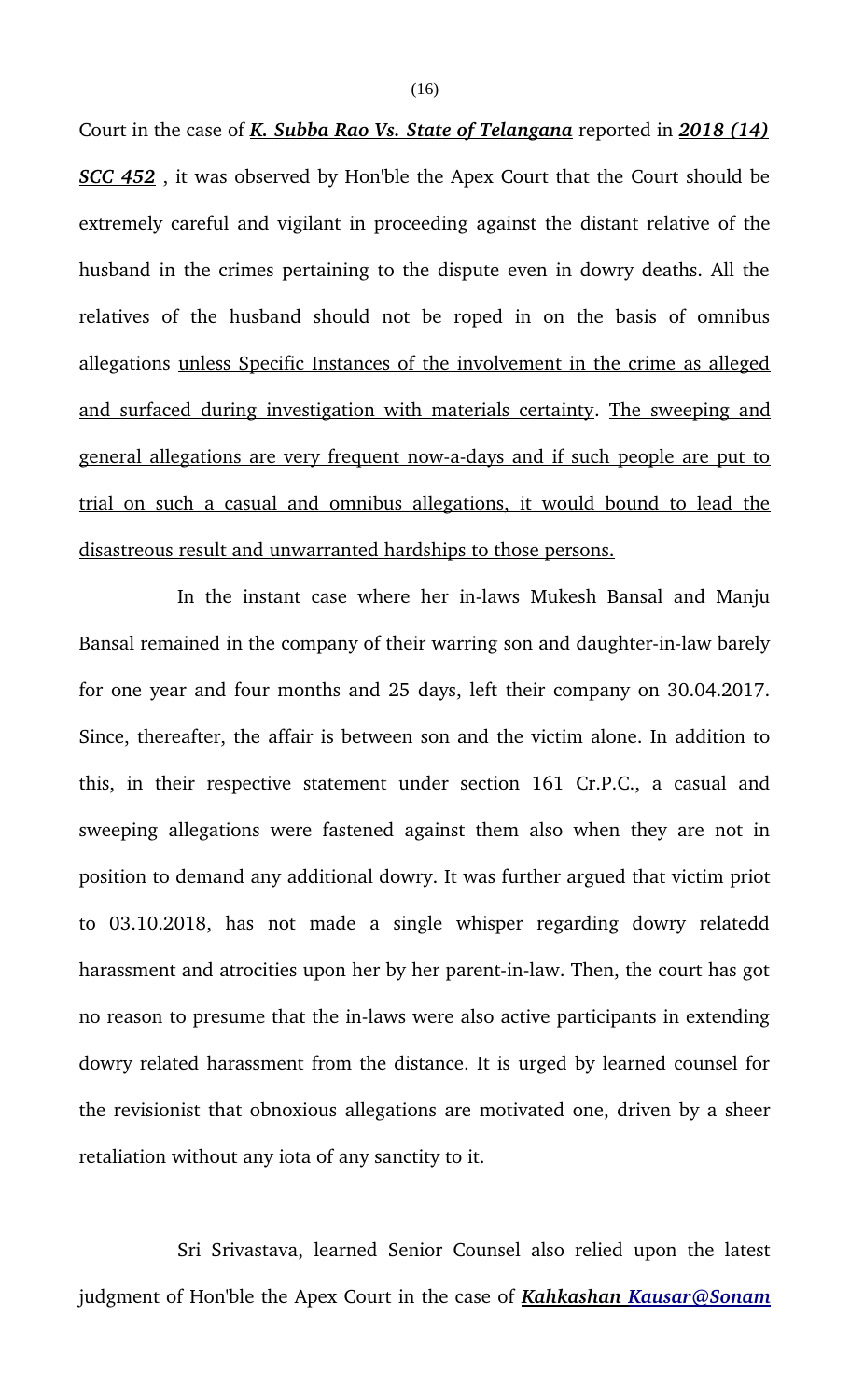## *Vs. State of Bihar* in *Criminal Appeal No.195 of 2022 decided on 01.02.2022*,

following observations were made by the Apex Court :

*"18. The above-mentioned decisions clearly demonstrate that this court has at numerous instances expressed concern over the misuse of section 498A IPC and the increased tendency of implicating relatives of the husband in matrimonial disputes, without analysing the long term ramifications of a trial on the complainant as well as the accused. It is further manifest from the said judgments that false implication by way of general omnibus allegations made in the course of matrimonial dispute, if left unchecked would result in misuse of the process of law. Therefore, this court by way of its judgments has warned the courts from proceeding against the relatives and inlaws of the husband when no prima facie case is made out against them."*

#### **SUBMISSIONS ADVANCED BY OPPOSITE PARTY NO.2 :**

**[25]** Per contra, Sri Raj Kumar Kesari, learned counsel for the complainant has drawn the attention of the Court to the 161 and 164 Cr.P.C. statements of the victim annexed as Annexure-4 to the revision. The most interesting feature of the entire counter affidavit is that there is not a single averment in the entire affidavit which is dedicated exclusively to parent-in-law Mukesh and Manju Bansal. As usual, vague and sweeping allegations are made not only in the FIR but also in the averments of the counter affidavit qua her parent-in-law.

**[26]** I have perused the statement carefully. Being the youngest among the children of Rajesh Kumar Goyal and Sandhya Goyal, opposite party no.2 completed her B.Com Hons. from Sri Ram College of Commerce, New Delhi University. She is aged about 28 years and got married with Sahib Bansal on 05.12.2015. Besides Mukesh Bansal and Manju Bansal, she has included Chirag Bansal, unmarried devar and Shipra Jain, married nanad(sister-in-law). The couple were blessed with daughter Raina Bansal. The date of incident is 03.04.2018 and from the 161 Cr.P.C. statement, its questionaire and 164 Cr.P.C. statement, it is abunduntly clear that on the fateful day, oppposite party no.2 along with her husband and Raina Bansal were at the residence residing at 130, First Floor, Rajdhani Enclave, Pitampura, New Delhi. So far as parent-in-law are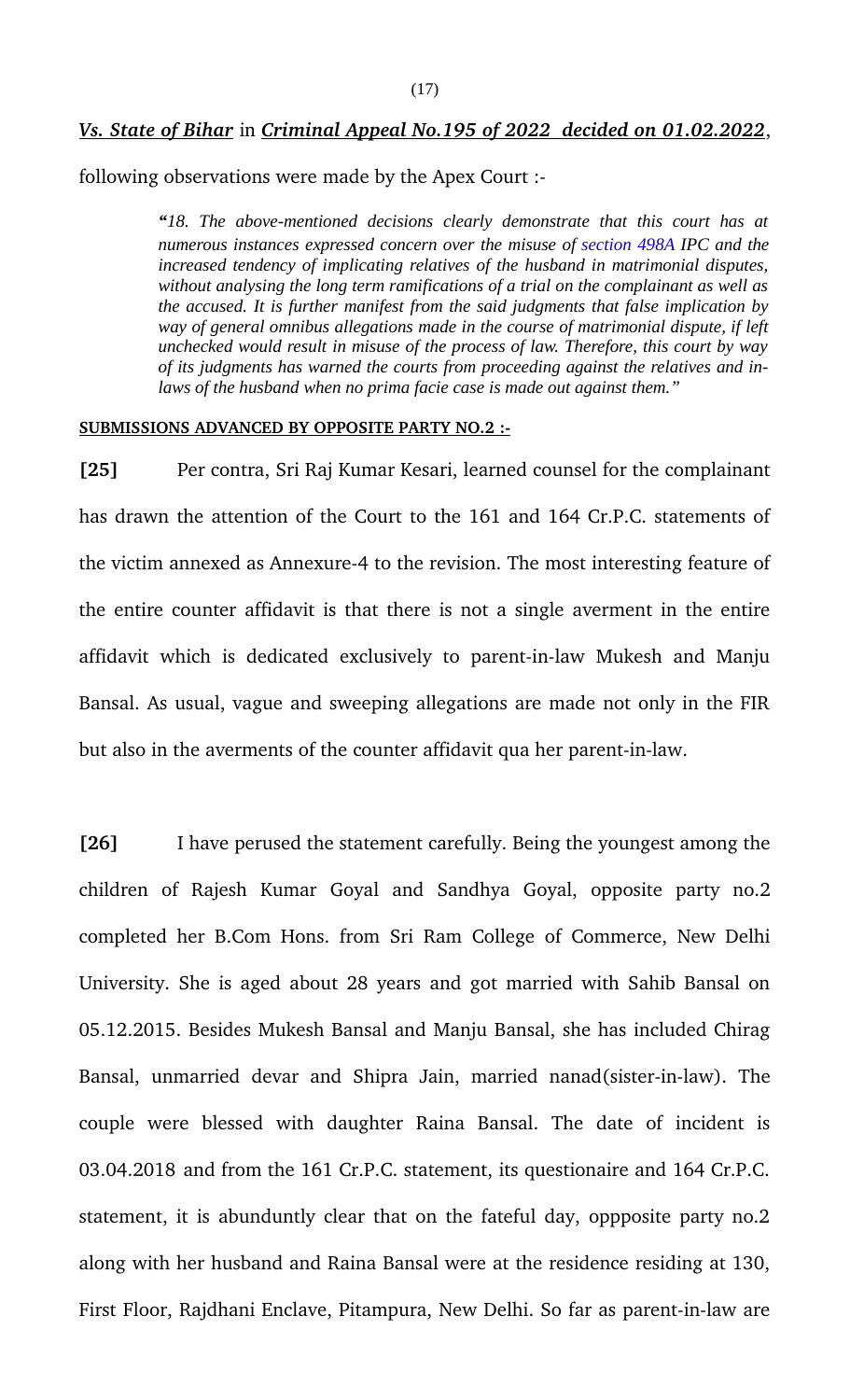concerned, she states that her devar chirag also resides with her parent-in-law at Kapil Vihar, Pitampura, New Delhi. Both of them are in distinct domestic and separate entity on 30.04.2017. She has made severe allegations of assault and unnatural sex with her upon her husand and in this questionaire, she had made completely sweeping allegations of having sexual favours upon her own fatherin-law and brother-in-law on unspecified date and time. Though, she has levelled omnibus allegations of demanding additional dowry upon all the named accused persons. In addition to this, there was also accusation with regard to forcible abortion and second time pregnancy. But its accusation got flat when the Investigating Officer inquired from Dr. Amita Agrawal, her Gynechologist who in no uncertain terms, gave the statement to the I.O. of the case that the second abortion was made on her own acceptance and willingness. There was nothing like forced abortion. However, in her statement, learned counsel for the complainant has tried to defend the orders of learned Additional Sessions Judge, Hapur that in parcha no.17, the statement of Rajesh Kumar Goyal and Sandhya Goyal was recorded in which they stated that both of them also demanded additional dowry and became physical with her on this score.

#### **LEGAL DISCUSSION:**

I have perused the order impugned passed by Additional Sessions Judge, Fast Track Court, Hapur dated 03.03.2022 and while rejecting the discharge application, it has been mentioned :

> *"Case Diary ke parcha no.17 par gavahan Rajesh Kumar va Smt. Sandhya Goyal ke bayan antargat 161 Cr.P.C. me abhiyukt dwara pidita ke sath dahej ki maang ko lekar marpeet ki gayi aur pidita k sath Sahib va saas va sasur dahej ki maang karne ka kathan kiya hai. Vivechak dwara vivechana ke dauran ekatrit kiye gaye sakshyo ke aadhar par, prarthi/abhiyukt Mukesh Bansal ke virudh antargat dhara 498A, 323, 504, 506, 307, 120B IPC va 3/4 D.P. Act me aarop patra preshit kiya gaya hai |"*

> It is indeed an unfortunate that the learned trial Judge has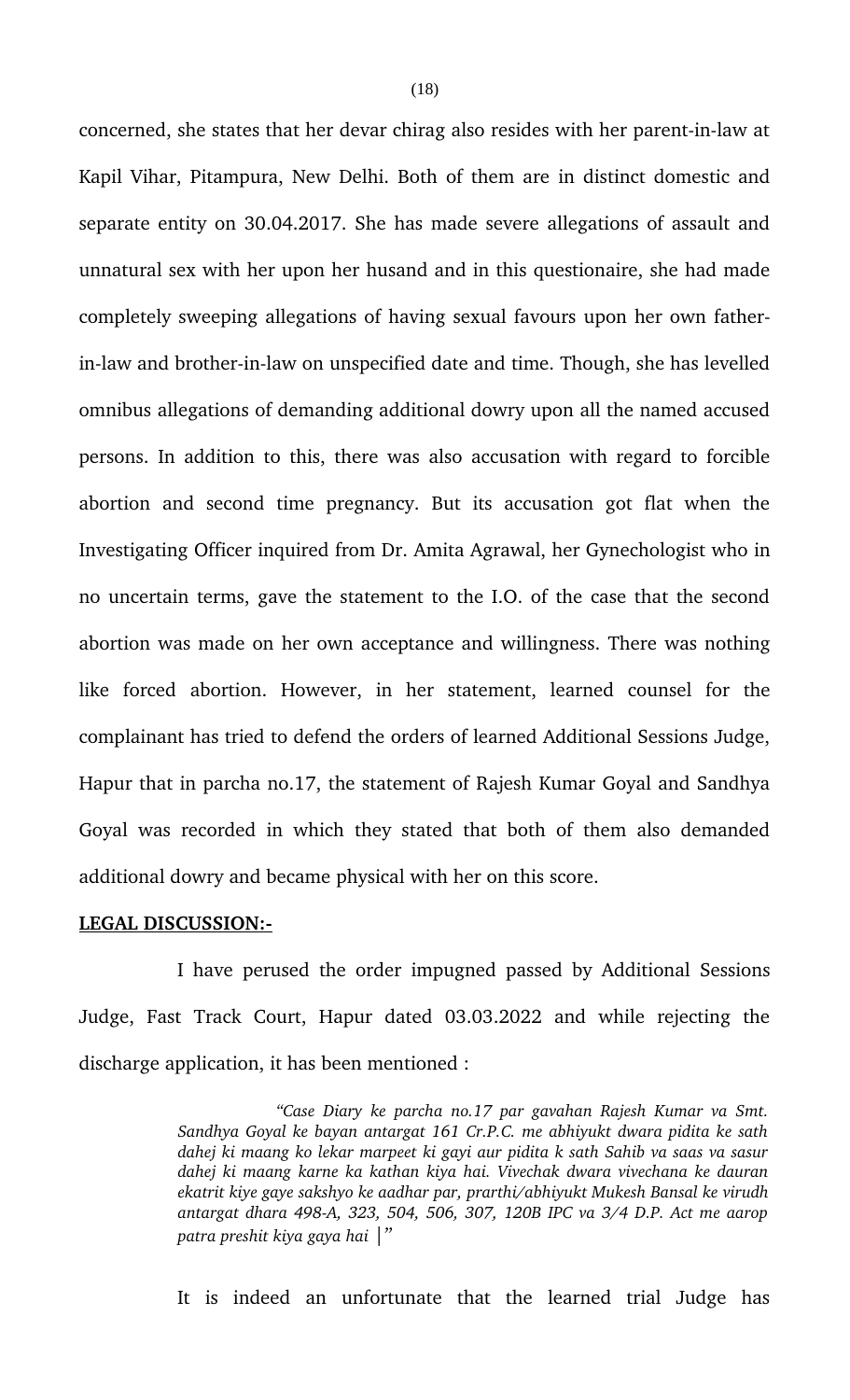consciously ignored the plethora of evidence collected by the I.O. during investigation that Mukesh Bansal and his wife are residing separately since 30.04.2017 and they have got no occasion to demand additional dowry. Moreover, at some places, there is demand of Rs.20 lacs and at some place, it has been swelled to Rs.50 lacs ??? In addition to this, there is general and sweeping allegation without any material particulars of demand of dowry by the parent-inlaw makes the entire prosecution story a doubtful and revengful proposition. Still, the learned Sessions Judge has picked up few lines in 161 Cr.P.C. statement ignoring the rest of the averments and material caste a serious expulsion upon the order impugned.

[27] Learned counsel for the complainant in his counter affidavit has annexed the injury report of the complainant dated 04.10.2018 by making a mention that she was examined on the date of incident by Bhagwan Mahavir Hospital, Pitampura, New Delhi with the report that physical assault has been made by her husband and had tried to strangulate her as told by the patient. But surprisingly, in the entire counter affidavit, except making a mention that "since at the time of marriage", the revisionist and all the family members were demanding dowry continuously, there is nothing special indicting the parent-inlaws in this offence. It is further most important to mention that Mukesh Bansal and Manju Bansal had left the company of her son and daughter-in-law on 30.04.2017 itself and residing in a separate accommodation as independent domestic unit and therefore, there is no chance of any interference in the matrimonial or personal matter of Sahib Bansal and Shivangi Bansal.

**[28]** I have perused the 161 Cr.PC. Statement of the witness Neha(aunt of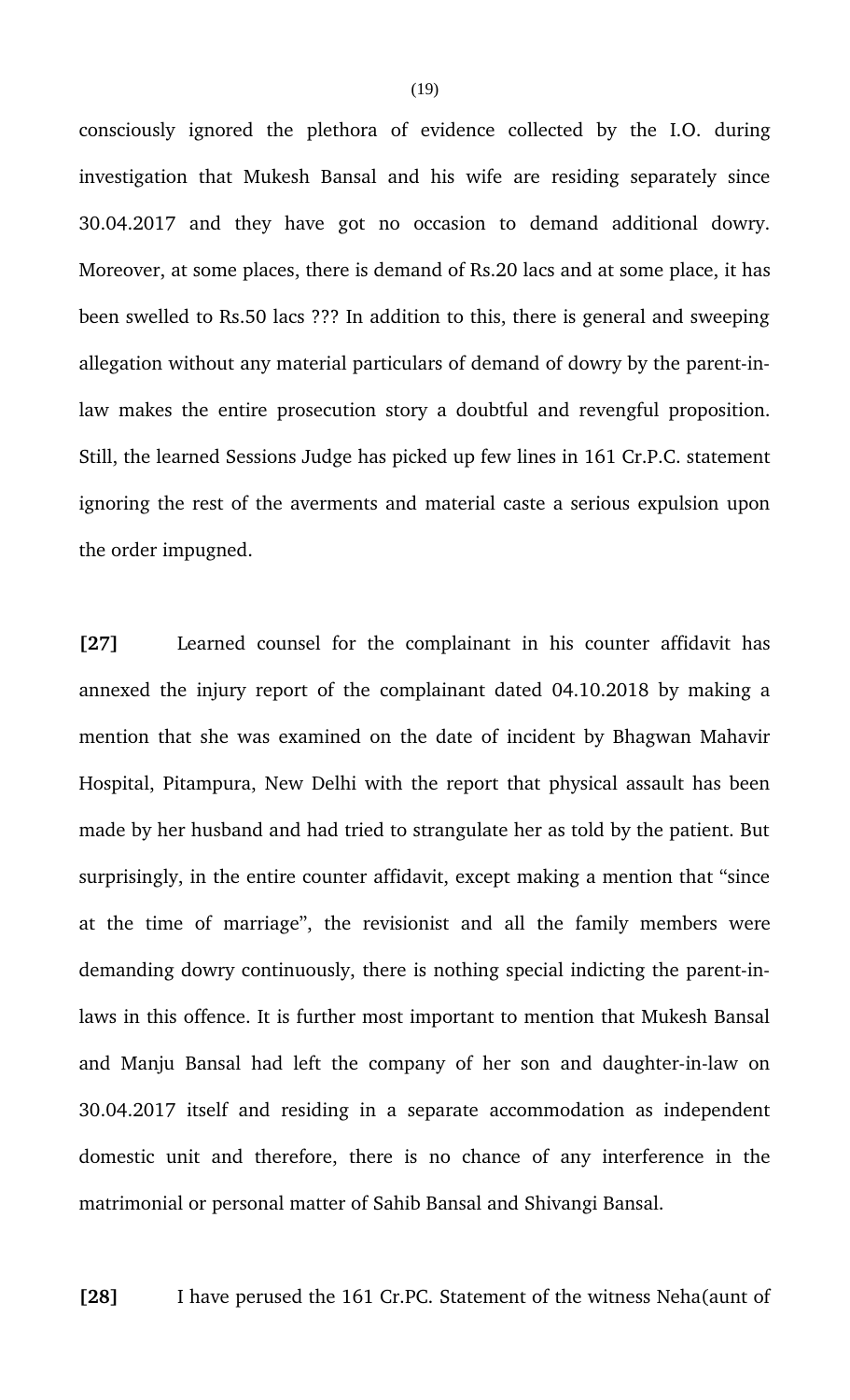Shivangi Bansal), Shweta(Aunt), Anand Prakash, family acquaintance, Chandra Mohini Goyal, independent witness, Vinay Agrawal, independent witness, Sri Bhagwan, Vina Jain. None of these witnesses in their respective 161 Cr.P.C. statements, even whispered against the parent-in-law for their alleged act of misbehaviour on account of additional dowry and seeking sexual favours from their daughter-in-law.

 In our traditional Indian family, where they are residing in a joint family with unmarried son, it is highly improbable and difficult to digest the allegations of demanding sexual favours from her daughter-in-law by father-inlaw or brother-in-law. The stray and tangent allegations of demanding dowry by father-in-law and mother-in-law would not bring them within four corners of Section 498-A IPC and keeping in view the ratio laid down by Hon'ble the Apex Court in the case of  *Sajjan Kumar(supra) and Kahkashan Kausar@Sonam* and assessing them with the facts of the present case, I find that the order of learned trial Judge is well short of standards enumerated in the aforesaid case, so far as it relates to Mukesh and Manju Bansal.

No doubt, Sahib Bansal, being the husband and the allegations are clearly against him for committing marpeet, atrocities and treating her in inhuman way, the Court is not in a position to make any comment either ways. But since, he was residing with opposite party no.2 at the relevant point of time, his complicity in the commission of offence cannot be ruled out altogether.

**[29]** *Hence, considering the facts and circumstances of the case, the present revision with regard to Mukesh Bansal and Manju Bansal is hereby allowedfor the reasons enumerated above and the order impugned dated 03.03.2022 is hereby set*aside. So far as husband-Sahib Bansal is concerned, the revision relates to him is *dismissed and he is directed to regularly and faithfully appear before the court*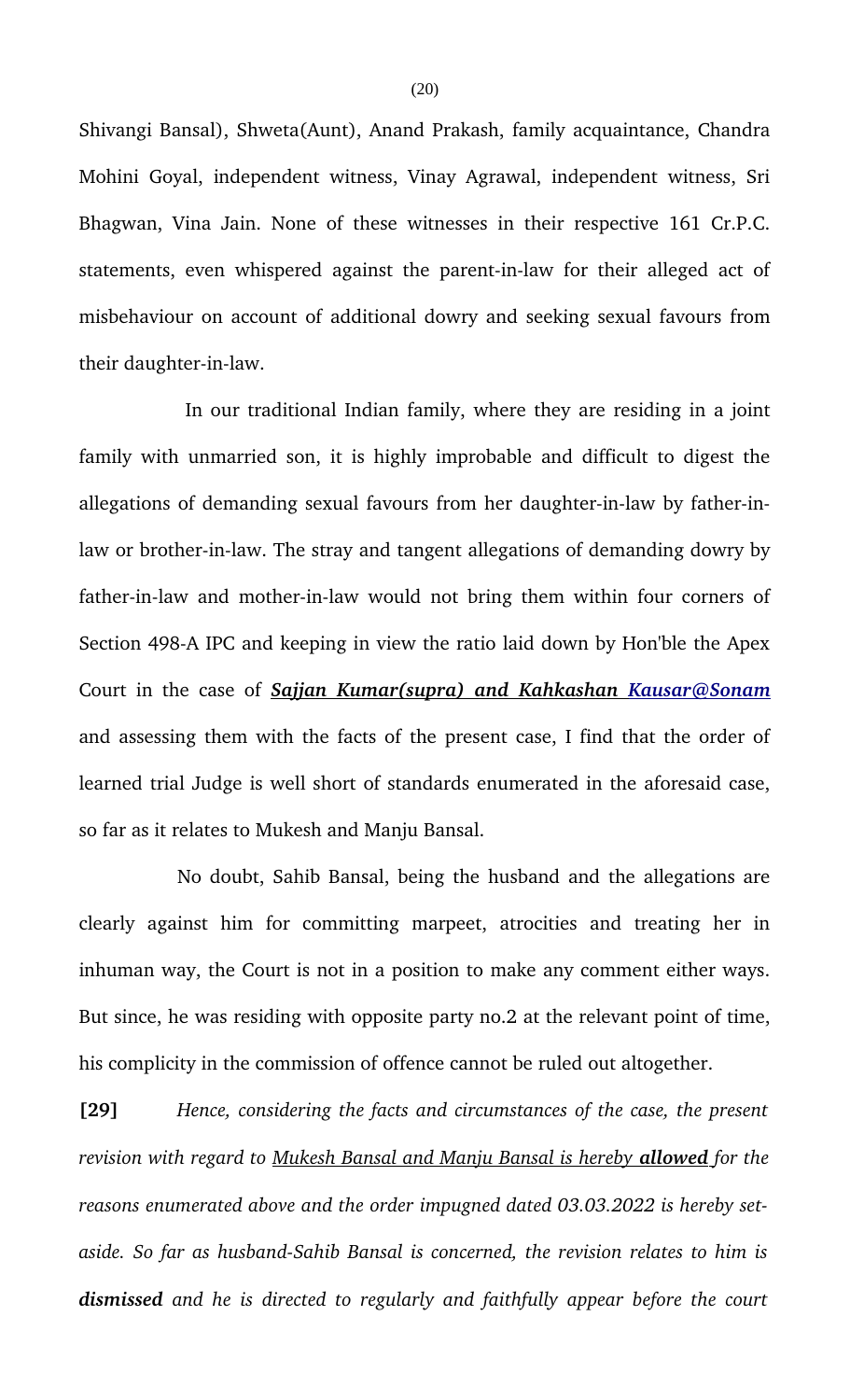*concerned and contest the trial to its logical conclusion.* 

# **ROLE OF ADVOCATES WHILE DEALING WITH MATRIMONAL MATTTERS AND LANGUAGE OF THE F.I.R./COMPLAINT**

**[30]** Yet coming to another aspect of the issue which is disturbing and mind-boggling to the Court. After reading the FIR allegedly lodged by Ms. Shivangi Bansal after 18 days of the incident, which is ever-abhorring, full of dirt and filth. The graphical description portrayed by her in her FIR is deplorable to be condemned in its strongest terms. The FIR is the place where the informant gives the story mobilizing the State Machinery engaging in the commission of cognizable offence. It is not soft porn literature where the graphical description should be made. Hon'ble the Apex Court in its judgment in the case of *Priti Gupta Vs State of Jharkhand, 2010(71) SCC 667* has fastened the liability

upon the counsels, paragraph nos.30, 31, 32 and 33 are quoted hereinbelow :

*"30. It is a matter of common experience that most of these complaints under* section 498-A *IPC are filed in the heat of the moment over trivial issues without proper deliberations. We come across a large number of such complaints which are not even bona fide and are filed with oblique motive. At the same time, rapid increase in the number of genuine cases of dowry harassment are also a matter of serious concern. 31. The learned members of the Bar have enormous social responsibility and obligation to ensure that the social fiber of family life is not ruined or demolished. They must ensure that exaggerated versions of small incidents should not be reflected in the criminal complaints. Majority of the complaints are filed either on their advice or with their concurrence. The learned members of the Bar who belong to a noble profession must maintain its noble traditions and should treat every complaint under* section 498-A *as a basic human problem and must make serious endeavour to help the parties in arriving at an amicable resolution of that human problem. They must discharge their duties to the best of their abilities to ensure that social fiber, peace and tranquility of the society remains intact. The members of the Bar should also ensure that one complaint should not lead to multiple cases.*

*32. Unfortunately, at the time of filing of the complaint the implications and consequences are not properly visualized by the complainant that such complaint can lead to insurmountable harassment, agony and pain to the complainant, accused and his close relations.*

*33. The ultimate object of justice is to find out the truth and punish the guilty and protect the innocent. To find out the truth is a herculean task in majority of these complaints. The tendency of implicating husband and all his immediate relations is also not uncommon. At times, even after the conclusion of criminal trial, it is difficult to ascertain the real truth. The courts have to be extremely careful and cautious in dealing with these complaints and must take pragmatic realities into consideration*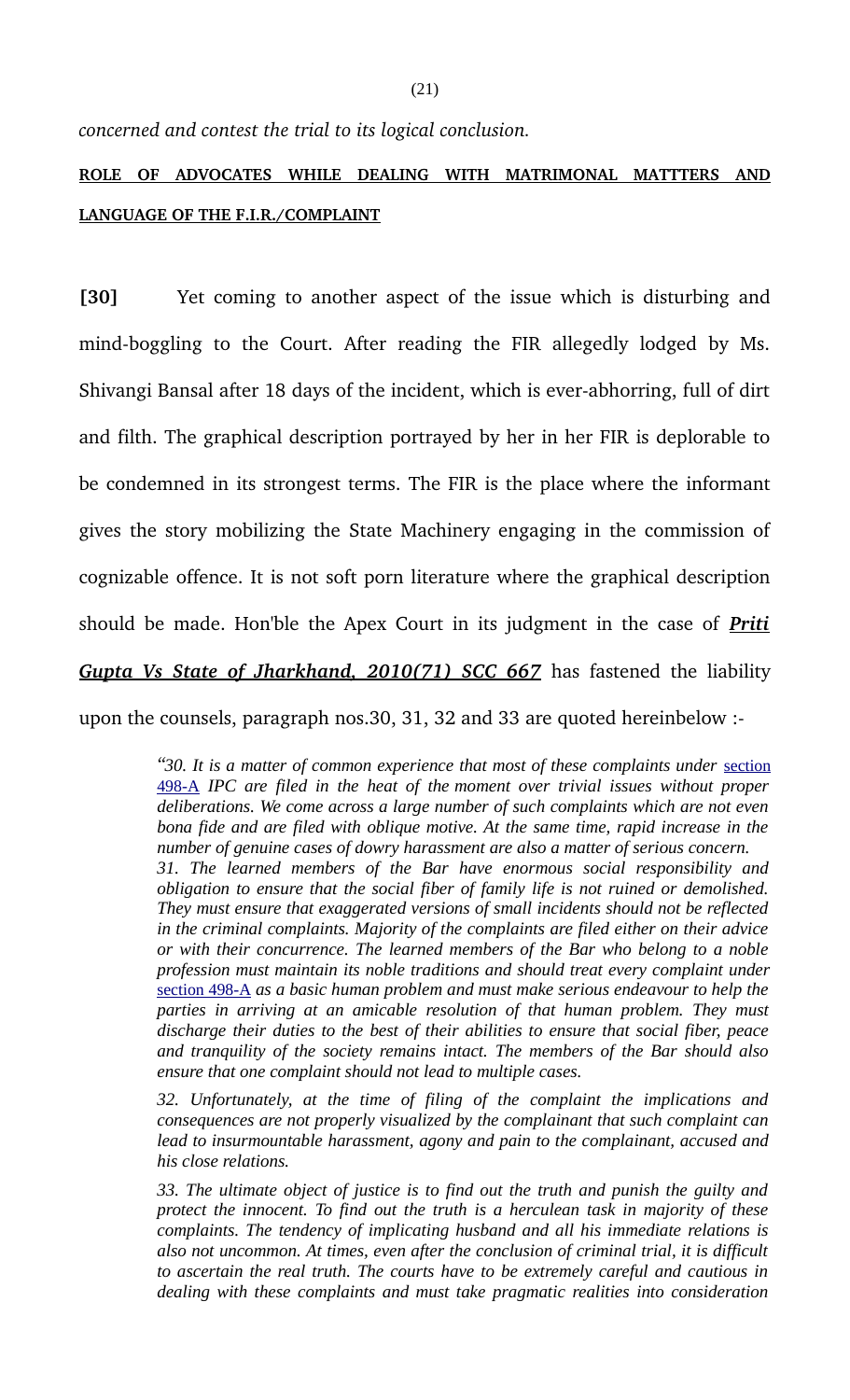*while dealing with matrimonial cases.* 34. Before parting with this case, we would like to observe that a serious relook of the entire provision is warranted by the legislation. It is also a matter of common knowledge that exaggerated versions of the incident are reflected in a large number of complaints. The tendency of over implication is also reflected in a very large number of cases.

*35. The criminal trials lead to immense sufferings for all concerned. Even ultimate acquittal in the trial may also not be able to wipe out the deep scars of suffering of ignominy. Unfortunately a large number of these complaints have not only flooded the courts but also have led to enormous social unrest affecting peace, harmony and happiness of the society."*

**[31]** Therefore, the Court is of the opinion that while deciding the present issue, the Court should not take into these graphical description of the accusation made by the complainant and simply over-look these graphic and distressful allegations made by a lady who after receiving legal advice, pasted those dirt and filth upon her husband and other family members. The interesting feature is that she has been unable to substantiate those allegations even at the time of investigation and these allegations were found false and the sections related to it were dropped.

The Court records its strongest exception to such type of language used by the informant. The language of the FIR should be decent one and no amount of atrocities faced by the informant, would justify her to use such type of castic expressions. FIR/complaint is the gateway of any criminal case even soft and decent expression would well communicate the alleged atrocities faced by her.

## **CONSTITUTION OF FAMILY WELFARE COMMITTEES :-**

**[32]** In this connection, there is yet another judgment of Hon'ble the Apex Court in the case of *Social Action Forum for Manav Adhikar Vs. Union of India* reported in *2018 (10) SCC 443*. The Hon'ble Apex Court was aware that Section 498A IPC and its allied sections is mercilessly used by the advocates to serve the objective of their clients and that is why after exaggerating the incident manyfold, tailored an imaginary and abhorring story. This laudable section was brought into the Statute Book in the year 1983. The objective and the reasons for introducing Section 498-A IPC can be gathered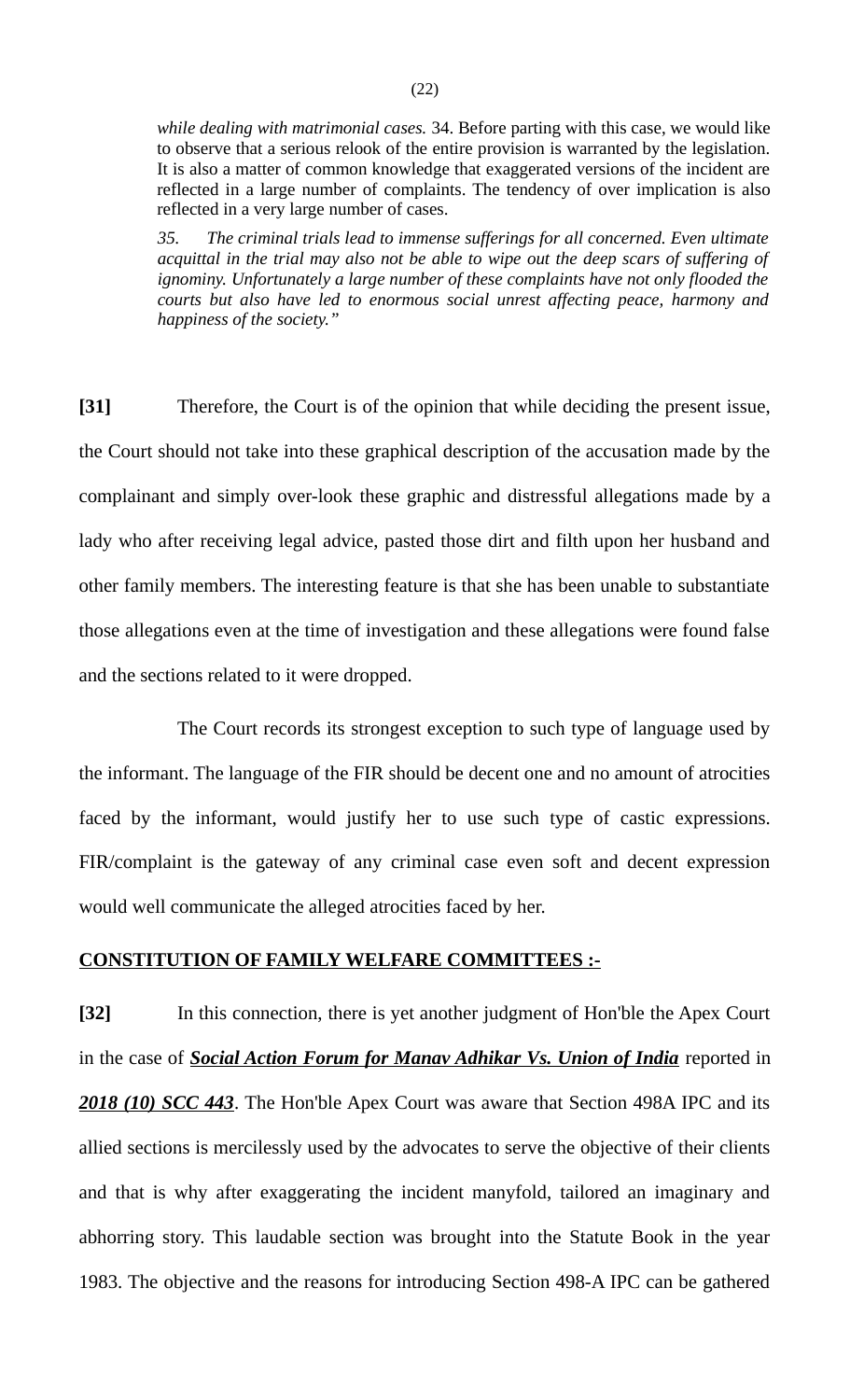from the Statements of Object and Reasons of the criminal law(Second amendment Act, 1983) which reads thus :-

> *"Increasing graph of dowry death is matter of serious concern. The extent of effort has been commented by the Joint Committee of the House constituted to examine the working of Dowry Prohibition Act, 1961. The cases of cruelty by the husband and other relatives which culminated in the society or murder, hapless women concerned constitute only a small fraction of cases involving the cruelty. It is therefore proposed to amend the IPC, Code of Criminal Procedure and Indian Evidence Act suitably to deal effectively not only with the cases of dowry deaths but also cases of cruelty to married woman by her in-laws".*

**[33]** However, it has been contended that Section 498A IPC since its introduction, has increasingly deal vilified and associated with the perception and its misuse by the women who frequently used it as a weapon against her in-laws. As the petitioners, though there is general complaint that Section 498A IPC is subject to gross misuse, yet there is no concrete data to indicate how frequently the provision has been misused. Further, the Court by whittling down the stingency of Section 498A IPC is proceeding on an erroneous premises that there is misuse of said provision whereas infact misuse by itself cannot be ground to repeal the panel provision or take away its teeth.

It is question of a common observation that every matrimonial case is being exaggerated manifold with all the pungent and castic allegations dowry related atrocities involving the husband and all family members. This rampant practice now a days has adversaly affecting our social fibre especially in the northern India. In the metro cities, the doctrine of 'live-in relationship' has silently sneaked into our socio-cultural ethos by replacing our traditional marriages by its new modern abrasion in the name of 'live-in relationship'. This is a ground reality and one has to accept it willy-nilly which is nowhere similar to our traditional marriage. It is defined as domestic co-habitation between adult couple who are not married. It is a stress free companionship without any legal obligation, it has many complication, responsibilities and legal liabilities. It is a voluntary agreement in it that unmarried male or female decides to live together in one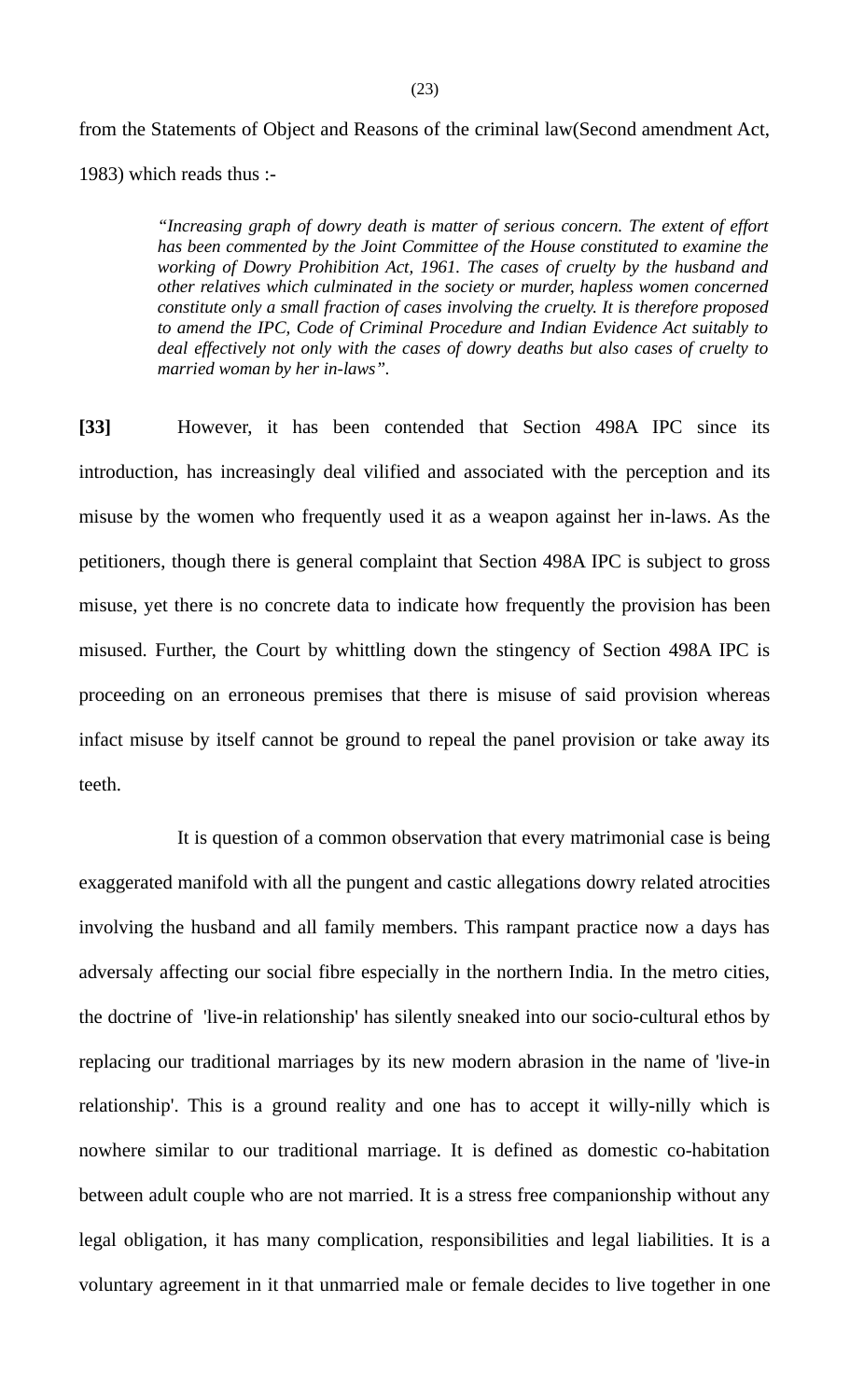roof in a sexual and romantic relationship which seems to be marriage in alternative or substitute to the traditional marriage in which unmarried couple lives together without marrying with each other free from its legal implications, committment and responsibilities. In fact, this is an off shoot of traditional indian marriage just to save the couple from the hazards and legal complications and bickering between them, The two young couples agree to have sexual and romantic relationship. The traditional fragarance of our age-old institution of marriage would completely evapourated over period of time if such gross and unmindful misuse of section 498-A IPC would keep on pasted rampantly.

**[34]** Thus assesing the totality of the circumstances, object and the allegation of misuse of this piece of legislation in a shape of Section 498A IPC, the Court is proposing the safeguards after taking the guidace from the judgment of Hon'ble the Apex Court in the case of *Social Action Forum for Manav Adhikar Vs. Union of India (Supra)* keeping in view the growing tendency in the masses to nail the husband and all family members by a general and sweeping allegations.

## **[35]** Thus, It is directed that :-

*(i) No arrest or police action to nab the named accused persons shall be made after lodging of the FIR or complaints without concluding the "Cooling-Period" which is two months from the lodging of the FIR or the complaint. During this "Cooling-Period", the matter would be immediately referred to Family Welfare Committe(hereinafter referred to as FWC) in the each district.*

*(ii) Only those cases which would be transmitted to FWC in which Section 498-A IPC along with, no injury 307 and other sections of the IPC in which the imprisonment is less than 10 years.*

*(iii) After lodging of the complaint or the FIR, no action should take place without concluding the "Cooling-Period" of two months. During this "Cooling-Period", the matter may be referred to Family Welfare Committee in each districts.*

*(iv) Every district shall have at least one or more FWC (depending upon the geographical size and population of that district constituted under the District Legal Aid Services Authority) comprising of at least THREE MEMBERS. Its constitution and function shall be reviewed*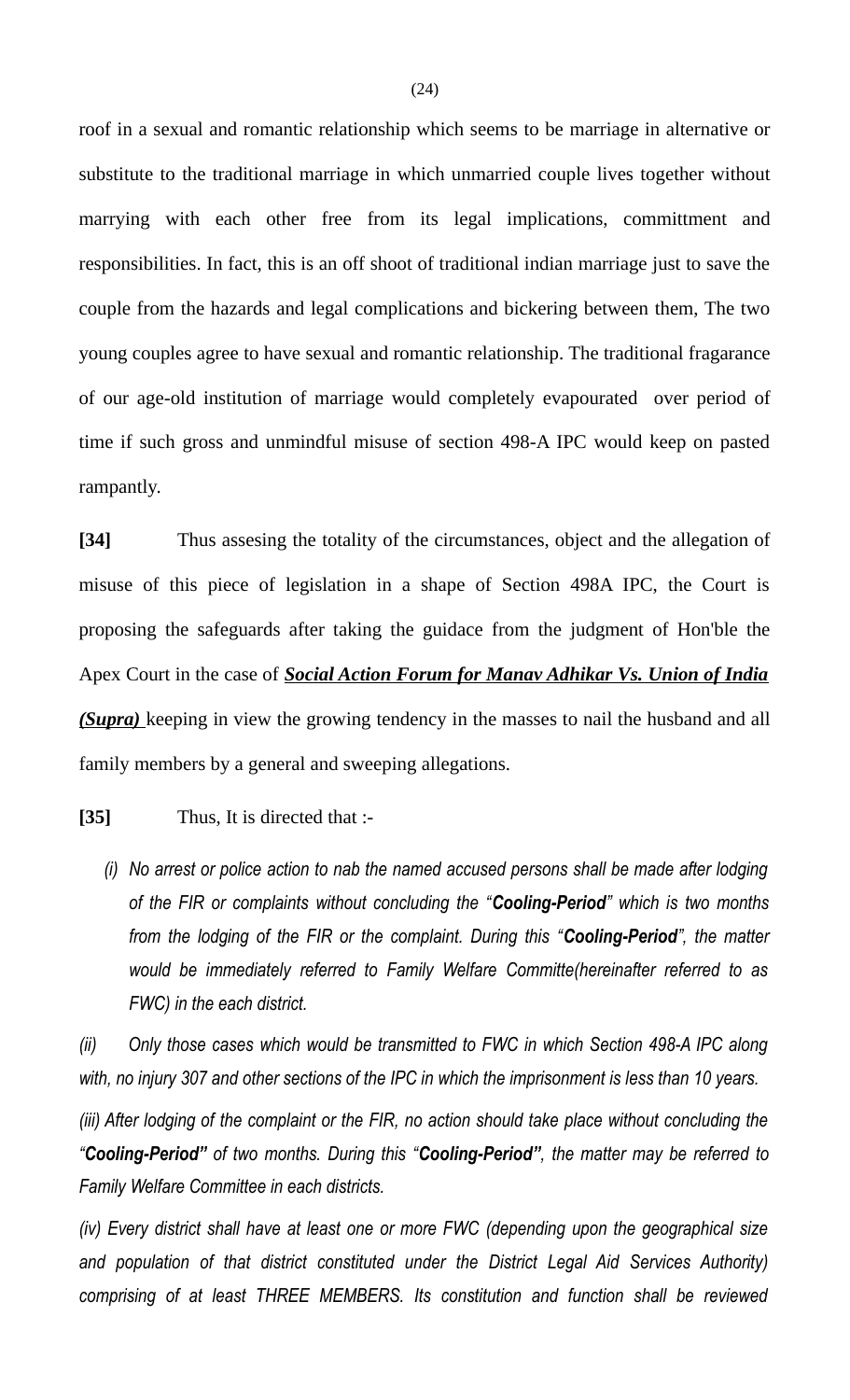*periodically by the District & Sessions Judge/Principal Judge, Family Court of that District, who shall be the Chairperson or Co-chairperson of that district at Legal Service Authority.*

*(v) The said FWC shall comprise of the following members :-*

*(a) a young mediator from the Mediation Centre of the district or young advocate having the practices up to five years or senior most student of Vth year, Government Law College or the State University or N.L.Us. having good academic track record and who is public spirited young man, OR;*

*(b) well acclaimed and recognized social worker of that district having clean antecedant, OR;*

*(c) retired judicial officers residing in or nearby district, who can devote time for the object of the proceeding OR;*

*(d) educated wives of senior judicial or administrative officers of the district.*

*(vi) The member of the FWC shall never be called as a witness.*

*(vii) Every complaint or application under Section 498A IPC and other allied sections mentioned above, be immediately referred to Family Welfare Committee by the concerned Magistrate. After receiving the said complaint or FIR, the Committee shall summon the contesting parties along with their four senior elderly persons to have personal interaction and would try to settle down the issue/misgivings between them within a period of two months from its lodging.*

*The contesting parties are obliged to appear before the Committee with their four elderly persons (maximum) to have a serious deliberation between them with the aid of members of the Committee.*

*(viii) The Committee after having proper deliberations, would prepare a vivid report and would refer to the concerned Magistrate/police authorties to whom such complaints are being lodged after expiry of two months by inserting all factual aspects and their opinion in the matter.*

*(ix) Continue deliberation before the Committee, the police officers shall themselves to avoid any arrest or any coercive action pursuant to the applications or complaint against the named accused persons. However, the Investigating Officer shall continue to have a peripheral investigation into the matter namely preparing a medical report, injury report, the statements of witnesses.*

*(x) The said report given by the Committee shall be under the consideration of I.O. or the Magistrate on its own merit and thereafter suitable action should be taken by them as per the provision of Code of Criminal Procedure after expiry of the "Cooling-Period" of two months.*

*(xi) Legal Services Aid Committee shall impart such basic training as may be considered necessary to the members of Family Welfare Committee from time to time(not more than one*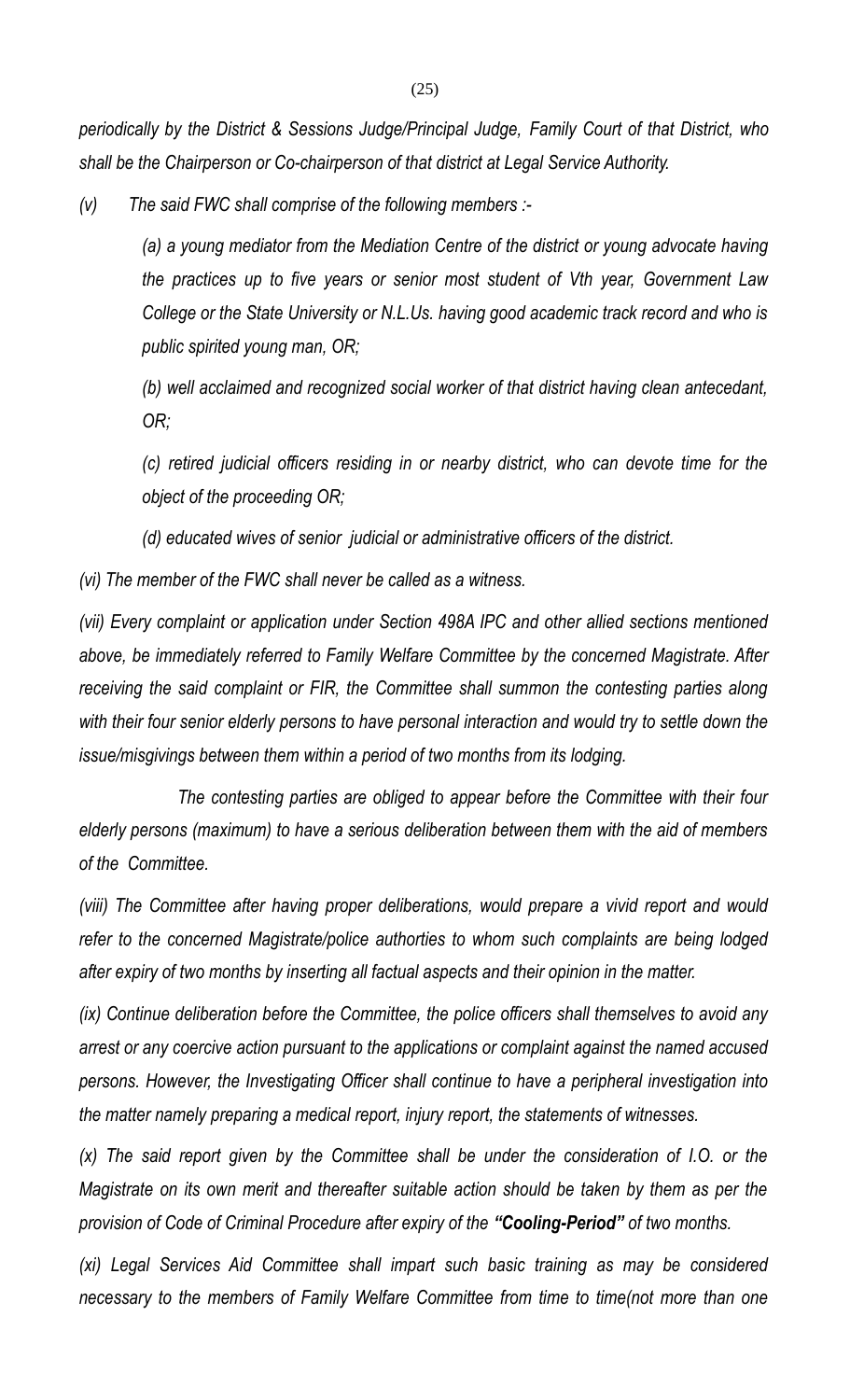*week).*

*(xii) Since, this is noble work to cure abrasions in the society where tempos of the contesting parties are very high that they would melow down the heat between them and try to resolve the misgivings and misunderstanding between them. Since, this is a job for public at large, social work, they are acting on a pro bono basis or basic minimum honrarium as fixed by the District & Sessions Judge of every district.* 

*(xiii) The investigation of such FIRs or complaint containing Section 498A IPC and other allied sections as mentioned above, shall be investigated by dynamic Investigating Officers whose integrity is certified after specialized training not less than one week to handle and investigate such matrimonal cases with utmost sincerity and transparancy.*

*(xiv) When settlement is reached between the parties, it would be open for the District & Sessions Judge and other senior judicial officers nominated by him in the district to dispose of the proceedings including closing of the criminal case.*

 At the cost of repetition, it is made clear that after lodging of the F.I.R. or the complaint case without exhausting the **"Cooling-Period"** of two months, no arrest or any coercive action shall be taken against the husband or his family members in order to derail the proceedings before the Family Welfare Committee.

**[38]** Let copy of this order be circulated by the Registrar General of this High Court for wide circulation to all the concerned, the Director General of Police, U.P.; Chief Secretary, Govt. Of U.P.; Principal Secretary (Law), Govt. Of U.P. and all the District & Sessions Judges to constitute and establish Family Welfare Committees and make them operational within a period of next three months positively. Let a circular to this effect may be isused by all the concerned authorities attaching utmost sincerity and frame rules for the said purpose within a period of next two months positively.

 For the reasons narrated in paragraph no.29 out of three revisions, Criminal Revision No.1126 of 2022 and 1187 of 2022 are hereby **ALLOWED**. Order impugned date 03.03.2022 is hereby quashed with regard to Mukesh Bansal and Manju Bansal respectively and they shall stand discharged from the allegations of Section 498A, 504, 506, 307, 120-B IPC and Section 3/4 of D.P. Act. in S.T. No.19 of 2020 arising out of